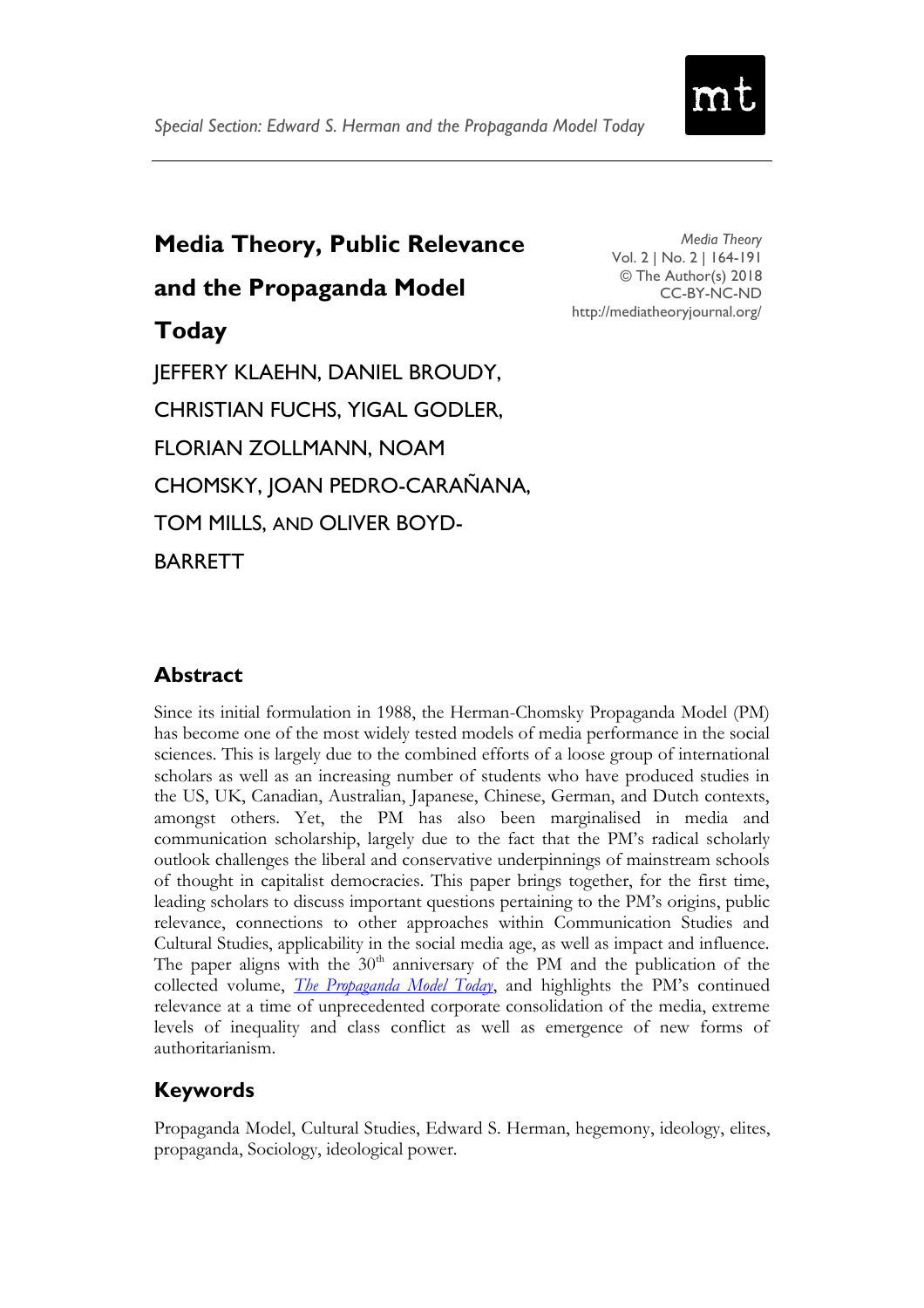#### **Introduction**

What follows is a discussion of Edward S. Herman and Noam Chomsky"s Propaganda Model (PM) of media performance, meant to explore questions from *[The Propaganda Model](https://www.uwestminsterpress.co.uk/site/books/10.16997/book27/) Today: [Filtering Perception and Awareness](https://www.uwestminsterpress.co.uk/site/books/10.16997/book27/)*, which was published open-access on October 25, 2018 by the University of Westminster Press. Over the past three decades, since 1988, when Herman and Chomsky"s now classic *[Manufacturing Consent: The Political Economy of the Mass Media](https://www.penguinrandomhouse.com/books/78912/manufacturing-consent-by-edward-s-herman-and-noam-chomsky/9780375714498/)* (*MC*) was first published, scholars have continued to apply, reflect upon and debate the PM, and this engagement continues. As the following discussions demonstrate, divergent and sometimes contradictory viewpoints concerning the PM and its broader context within the fields of media theory, social theory, and cultural studies, as well as its explanatory and analytical achievements, have inspired much debate and fruitful scholarship. Hopefully, the spectrum of views presented below is rich enough to provoke interested readers into engagement with – and formulation of their own independent positions on – the various subjects discussed herein. More importantly, debates such as these constitute an antidote against the possibility that radical scholarship will end up fostering new dogmas.

#### **Discussion**

#### **Jeffery Klaehn: Can you please discuss Ed's influences and how and why the two of you created the PM?**

**Noam Chomsky:** A little background. Ed and I began to work together in the early "70s, after a number of contacts before in anti-war activities. In 1973, we published our first book, *[Counter-revolutionary Violence](https://chomsky.info/counter-revolutionary-violence/)*[.](https://chomsky.info/counter-revolutionary-violence/) It was published by a small but quite successful publisher, owned by the Warner Communications conglomerate. An executive of the parent company saw the book, and demanded that it be destroyed. In the ensuing controversy, he closed the entire publisher, destroying not only our book (a few copies escaped) but all its stock. The matter was brought to the attention of prominent civil libertarians, who saw no problem because it was all in the private sector; no state censorship, no interference with free speech. A few prominent figures disagreed, notably Ben Bagdikian.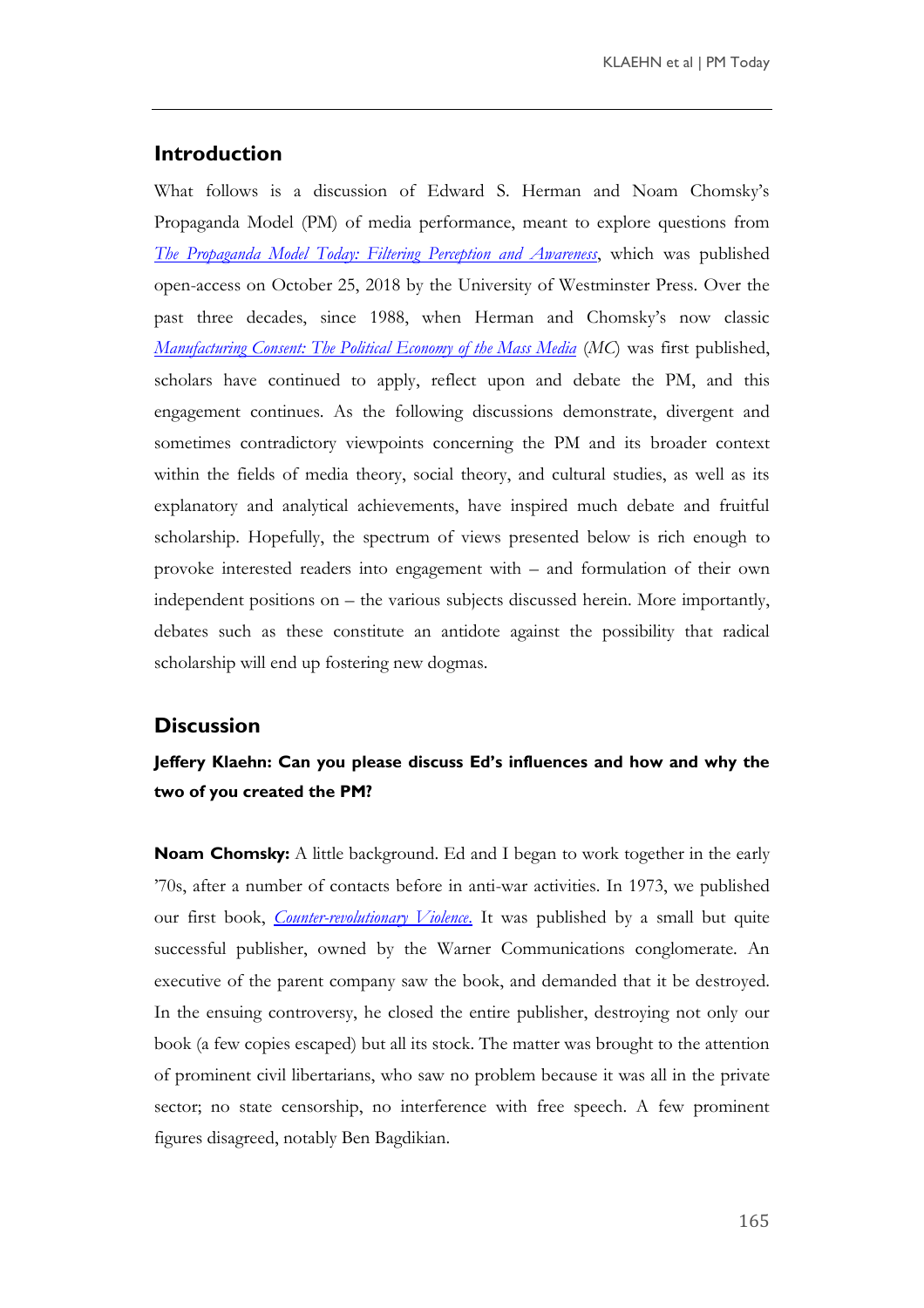We went on to write a much longer and extensive two-volume work on similar themes, *Political Economy of Human Rights* (in 1979), then later turning to *Manufacturing Consent* (in 1988), along with other joint work.

The basic framework of *MC* was Ed's, which is why I insisted, over his objection, that his name come first, contrary to our usual policy of alphabetic listing. Ed was a Professor of Finance at Wharton School, the author of a major 1981 study *Corporate Control*, *Corporate Power*. Our book *MC* begins with an investigation – mainly Ed"s – of the business structure of the major media and the broader institutional setting in which they function. In brief, the media are major corporations selling a product (audiences) to other corporations (advertisers), with close links to the broader corporate world and to government. The core thesis of *MC* is that these central features of the media tend to influence the character and assumptions of reporting and interpretation. We suggested five filters that derive from the institutional analysis (one, the fifth, generalized in a second edition), and proposed that they have a significant effect on determining how events in the world are presented and interpreted. The bulk of the book then tests the thesis, selecting cases that the media regard as of primary significance.

In other publications, joint and separate, going back to the "60s and continuing to the present, we have examined numerous other cases over a broad range, as have, of course, many others. Ed"s work in these domains over half a century constitutes a remarkable contribution to understanding of what has been happening in the world, and how it is refracted through prisms that are often distorted by ideology and systems of power.

My personal judgment, for what it"s worth, is that the basic thesis of *MC* is quite well-supported, certainly by the standards of the social sciences. My own feeling, which I think Ed largely shared, is that the general conclusions apply in somewhat similar ways to the prevailing academic and broader intellectual culture – the hegemonic culture in the Gramscian sense – topics I"ve discussed elsewhere. But that is for others to judge.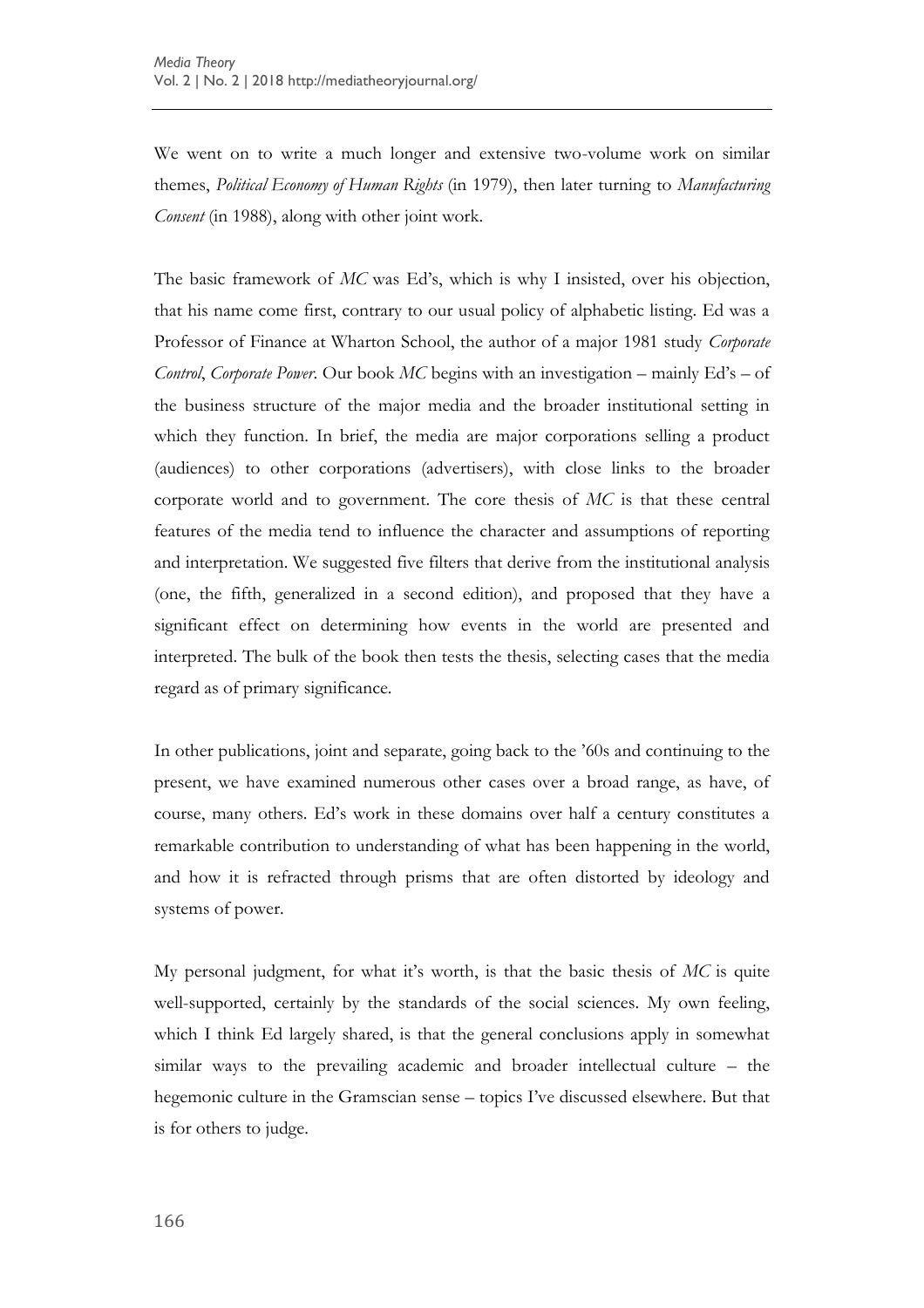In the current period of "fake news" and (quite understandable) general contempt for institutions, our book is commonly misinterpreted as suggesting that one can"t trust the media because of their bias and distortions. That was not our conclusion. Though (like everything) they should be regarded with a critical and open mind, the major media remain an indispensable source of news and regular analysis. In fact, a large part of *MC* was devoted to defending the professionalism and integrity of the media against an attack in a massive two-volume Freedom House publication, which accused the media of being so consumed by anti-government passion that they radically distorted what happened during the Tet Offensive of January 1968, undermining popular support for the Vietnam war and contributing to the failure of the US to achieve its goals – virtuous by definition. We showed that the critique was wrong in virtually every important respect, to a level approaching fraud, and that the reporting from the field was honest and courageous – though within a framework of assumptions that reflect the effect of the filters.

Hardly a day passes without illustrations of these pervasive features of reporting and commentary. To pick virtually at random as I write, from what remains the world"s most important general news source, the *New York Times*, we read that the Trump administration is shifting "its national security priorities to confront threats from [Russia, China, North Korea and Iran](https://www.nytimes.com/2018/11/20/us/politics/terrorism-islamic-militants.html)" – that is, to confront what the administration claims to be such threats, claims that do not become reality merely because the propaganda system so declares, and in fact largely dissolve on analysis. And [we are](https://www.nytimes.com/2018/11/20/books/review/stephen-m-walt-hell-good-intentions.html)  [reminded](https://www.nytimes.com/2018/11/20/books/review/stephen-m-walt-hell-good-intentions.html) of an Open Letter of September 2002 signed by two dozen courageous international relations scholars that so radically confronted power that "none of its signatories have been asked to serve in government or advise a presidential campaign," an Open Letter that warned that "war with Iraq is not in the U.S. national interest" – or to break free of patriotic propaganda, the invasion of Iraq would be – and soon was – a textbook example of aggression without credible pretext, "the supreme international crime" of the Nuremberg Tribunal, which sentenced Nazi war criminals to be hanged for lesser offenses.

Such examples are so common as to be unnoticeable. In their general impact, they were more significant than the cases of serious distortion, sometimes exposed, just

167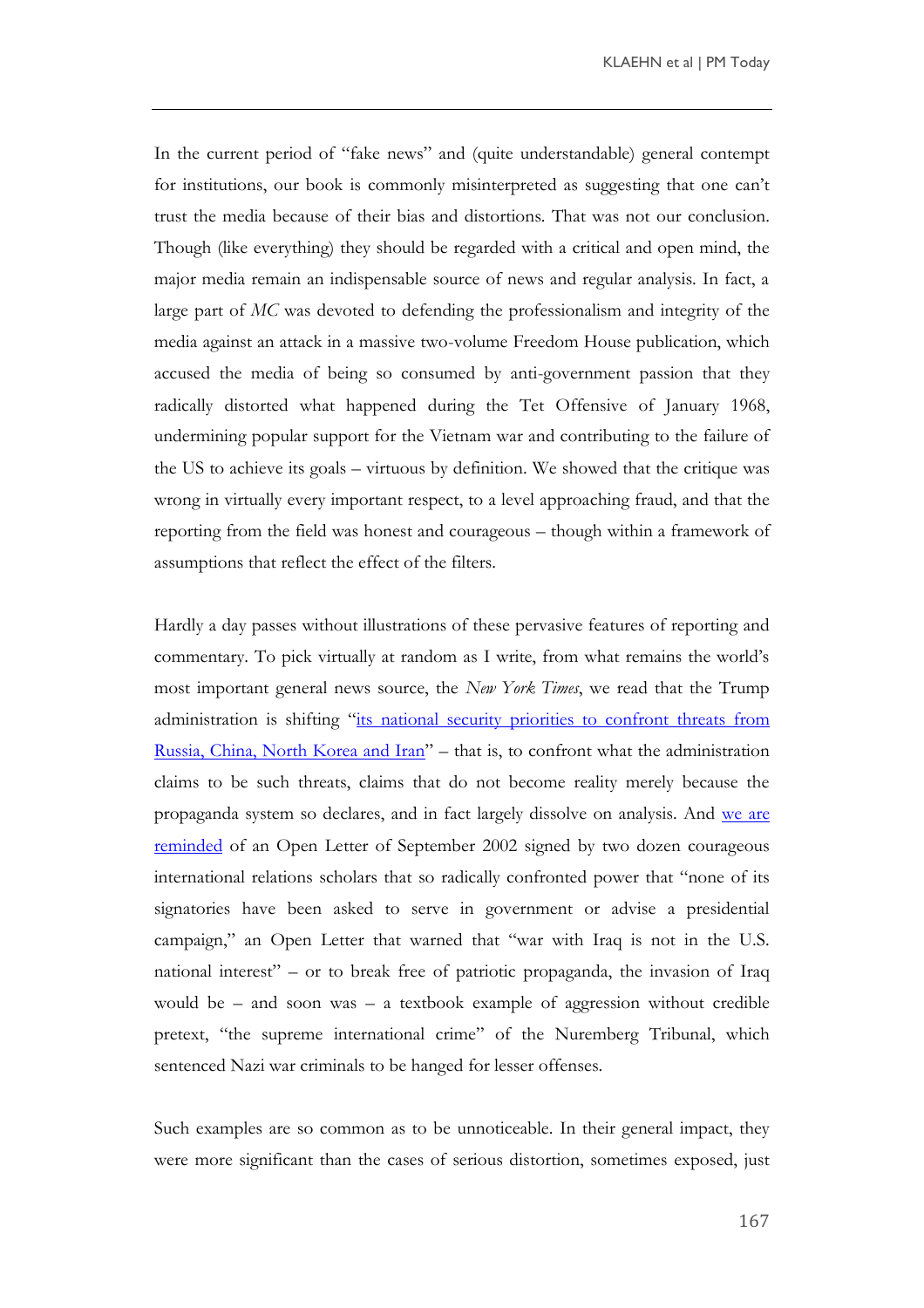because they are so standard, insinuating a framework of perception and belief that becomes part of the background noise, hardly more than common sense, to borrow from Gramsci again.

#### **Jeffery Klaehn: How does the PM connect with other critical approaches within communication studies and media theory?**

**Christian Fuchs:** Broadly speaking, the PM stands in the tradition of ideology critique. The PM, as a critical approach to ideology, is most closely connected to the Frankfurt School"s analysis. The joint starting point is the critique of instrumental reason, which goes back to Marx's notion of fetishism and Lukács' concept of reification. Capitalism is a society that is based on instrumental reason: capital tries to instrumentalise human labour, domination tries to instrumentalise the public, and ideology tries to instrumentalise human consciousness for partial interests. Critical communication and media approaches such as the PM differ from bourgeois approaches in that the latter take the instrumental character of communication and power structures for granted and neutrally describe who communicates what to whom in which medium with what effect, whereas critical approaches show what role communication plays in power structures and into what contradictions of society it is embedded.

**Joan Pedro-Carañana:** Christian's response is connected to Eduardo Galeano's quote that opens *[The Propaganda Model](https://www.uwestminsterpress.co.uk/site/books/10.16997/book27/) Today:* instrumental reason objectifies the media and journalism as mere means (of communication) to achieve the ends of capitalism, i.e., its reproduction through capital accumulation and concentration of power (see Pedro-Carañana, Broudy and Klaehn, 2018). We discuss in the book how Auguste Comte, the father of positivism, and the founders of communication studies in the US argued that the role of the media and social science is to promote the adjustment of consciousness to systemic structures. Instrumental rationality, therefore, does not question the ends. Positivism advocates for the eviction of values in media analysis. But this is impossible; what happens in reality is that instrumental reason is grounded in the values of capitalism. On the other hand, emancipatory reason questions existing ends, intends to promote new ends of human dignity and reflects on how the media can become appropriate means for the population to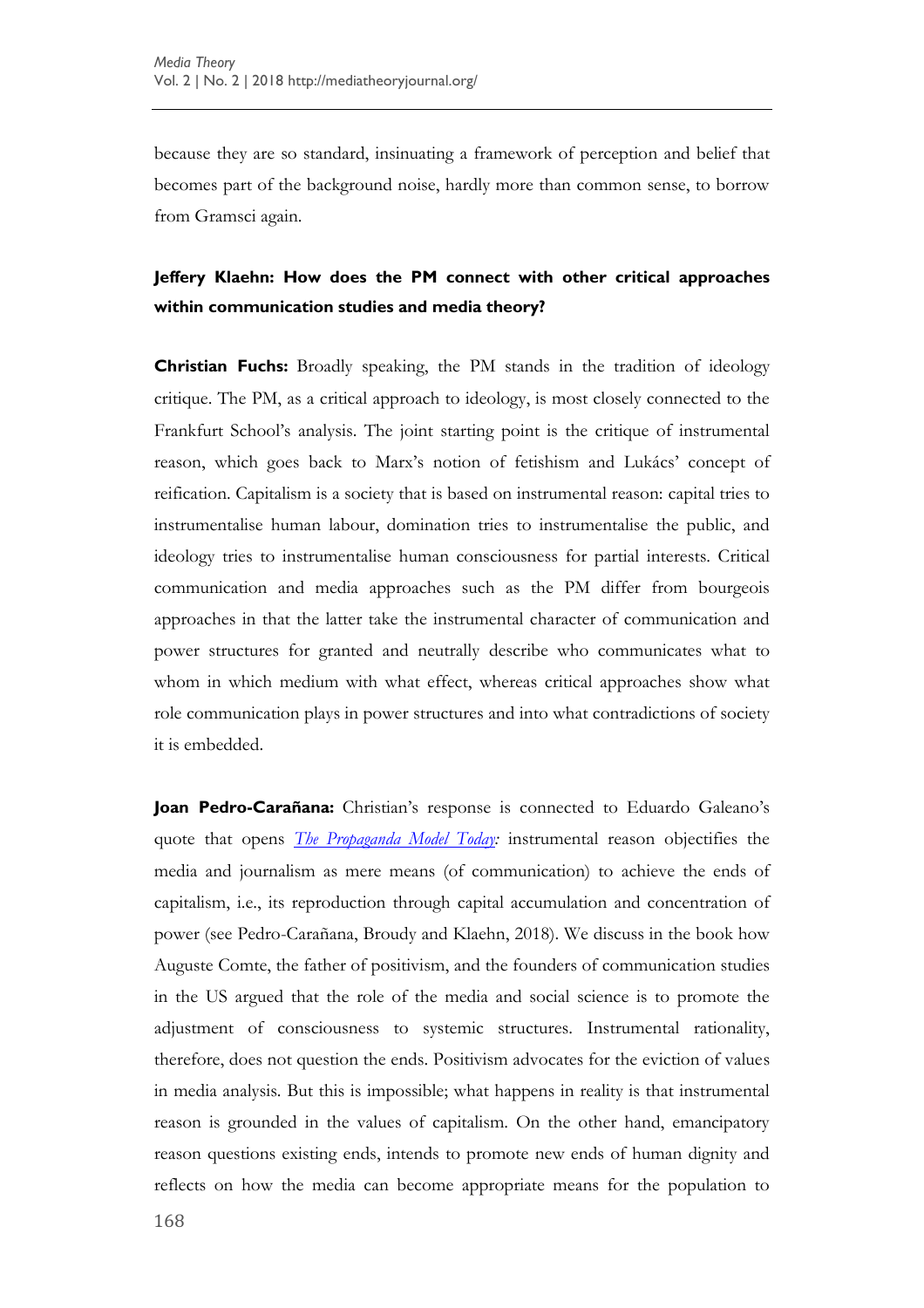develop their own awareness and critical analysis. It does not attempt to persuade people to comply with objectives that have been established by external powers, but instead aims to show and explain the world so that citizens can establish their own objectives. Emancipatory reason focuses on how communication can provide tools for people to think how they can free themselves from oppressive structures and build a more just society on the grounds of shared knowledge and collective action.

**Florian Zollmann:** The PM also connects well to approaches from classical economics and sociology as it is based on industrial organisation and functional analyses. Classical economics theory suggests that public goods like news cannot be sufficiently provided via markets. This is a well-known phenomenon with respect to other public goods like health care or education whose provision abysmally fails under a market regime. Whilst media economists from various political outlooks have highlighted this problem, the PM is the only media-approach that systematically accounts for such market failures. Consequently, Herman's work on media economics and his assessment of journalistic gatekeeping provide an important foundation for the PM. Herman was critical of the so-called liberal gatekeeper studies" focus on micro-issues when investigating journalistic selection and production processes in newsrooms. When building the PM, Herman consequently argued for the need to prioritize macro-level news media analyses (see Zollmann, 2017). However, many gatekeeper studies also lend support to a PM approach.

As Herman argued elsewhere, the PM is in "the tradition of the Breed approach," particularly his gatekeeper study, "Social Control in the Newsroom: A Functional Analysis" (1999: 57; see also Breed, 1955: 328). Breed"s study identified a newsroom policy enforced by proprietors and "that reporters must learn and apply in order to prosper and even survive in their jobs" (Herman 1999: 57). Herman (ibid) reflected on Breed"s study as follows: "The implication is that the news is skewed by a combination of economic factors and political judgments that are imposed from above and that override professional values." Breed's important study, in turn, is based on the functional analysis set out by the sociologist Robert K. Merton. Merton (1968: 104) identified the following elements, among others, to which functional analysis relates: institutional pattern, social structures and devices for social control.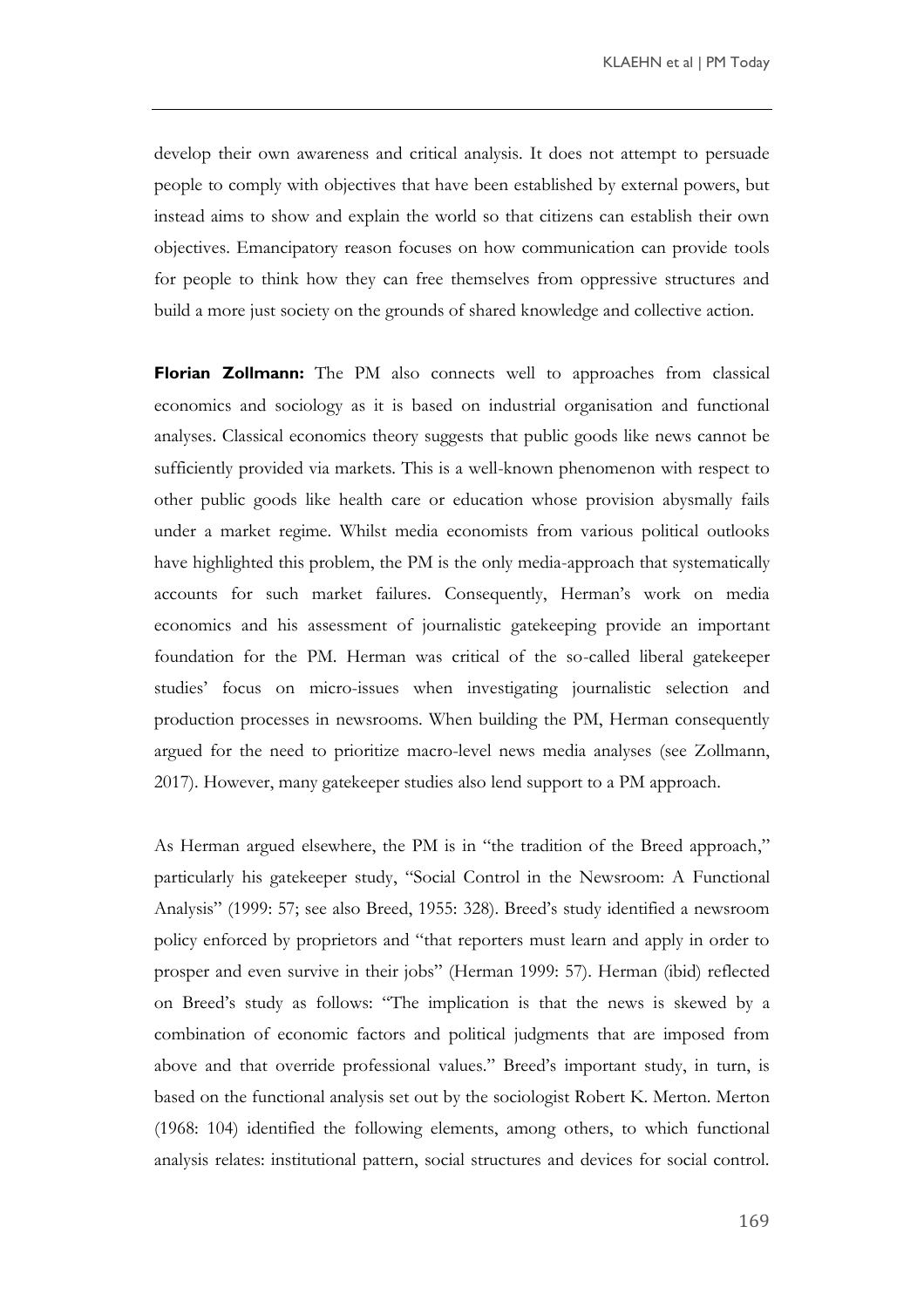Functional analysis aims at attributing functions and dysfunctions (consequences) to the societal elements described above (see ibid: 104-105). Of course, we can see significant intersections: the PM similarly emphasises dysfunctions – the production of propaganda as a result of market forces, ownership and funding structures as well as the wider political-economic environment of the media. I think it is useful to consider these issues because the PM bridges critical theory, classical media economics, conflict theory and functional analysis (see also Klaehn, 2003a).

**Tom Mills:** The PM is compatible with a broad range of media and communications scholarship, as others have noted, but that said, it has always sat slightly uneasily alongside other approaches. *MC* wasn't that well integrated into existing work, and the authors are openly disinterested in certain questions that have preoccupied media and communications scholars, such as professional ideology. I suspect its initially poor reception among many critical scholars was partly because of this; especially given that it is an ambitious text by two outsiders to media and communications studies. It is also not a Marxist text in the narrower sense, although there"s obviously a significant crossover with media scholarship in the Marxist tradition, and with critical social science more broadly, as Jeffery Klaehn and Andrew Mullen (2010) have argued. A pretty consistent bone of contention here has been the extent to which the PM allows for conflict and contestation, but in my view this stems more from the tone of *MC* than the explicit claims made by the authors, who have been pretty open to criticisms on this point.

**Jeffery Klaehn:** I argued that the PM ought to be formally incorporated into the structural-conflict approach within mainstream sociology in a co-authored essay with Andrew Mullen that argued, "In terms of its basic underlying assumptions about the dialectic between ideological and communicative power and the structural organization of advanced capitalist societies, the PM unequivocally shares the general worldview associated with the structural-conflict or political economy perspective, known as conflict theory within mainstream sociology" (Klaehn and Mullen, 2010). This essay, "The PM [and Sociology: understanding the media and society](http://scholars.wlu.ca/soci_faculty/5)," aimed to unpack reasons why the PM represents a critical sociological approach, to explore the model"s potential within the sociological field, and to consider the trajectory of its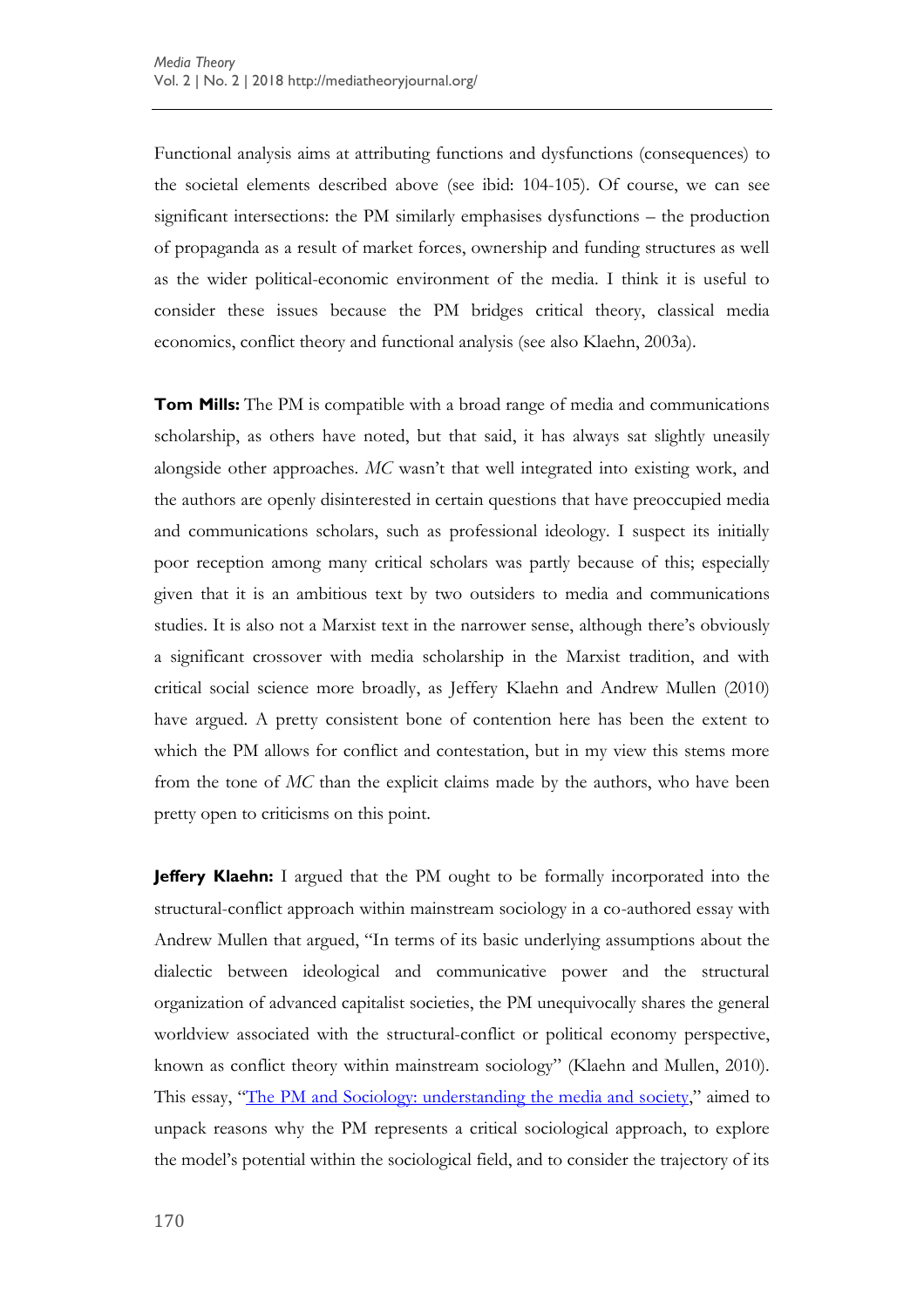reputational reception. The PM, in my view, explores the relationship between ideological and institutional power and discursive phenomena. [I have written about](https://www.tandfonline.com/doi/abs/10.1080/14616700306487)  [criticisms of the PM,](https://www.tandfonline.com/doi/abs/10.1080/14616700306487) including those likening the PM to the gatekeeper model (see Klaehn, 2003a: 361). Further, on the functionalism critique, [Edward S. Herman](https://monthlyreview.org/2018/01/01/the-propaganda-model-revisited/)  (2018 [\[1996\]\) pointed out that](https://monthlyreview.org/2018/01/01/the-propaganda-model-revisited/): "The criticism of the PM for functionalism is also dubious and the critics sometimes seem to call for more functionalism. The model does describe a system in which the media serve the elite, but by complex processes incorporated into the model as means whereby the powerful protect their interests naturally and without overt conspiracy." I agree with Florian and Tom on how the PM connects with other critical approaches (above).

**Yigal Godler:** There is a loose connection in that all critical approaches seek to illuminate and uncover power relations that are doctrinally concealed. However, in my view, the coherence and success of these approaches is not equal. Whereas the PM is very specific in pinpointing the agents who exercise power over the media, much of critical theory often obscures them, by e.g. sometimes referring without further specification to ruling classes or elites. It is often very difficult, for instance, to detect the agents of power in various applications of cultural hegemony in media studies. Doubtless, the PM makes references to elites and ruling classes, but only after their identity has been rather neatly delineated. I do, however, find close parallels between the PM and the Investment Theory of Party Competition, Thomas Ferguson"s institutional analysis of the outcomes of US elections and subsequent policies. Although the latter is not an explanation of media content, the explanatory framework pinpoints the agents of power, whose features provide a robust explanation for the outcomes of US elections and the policies adopted by various administrations. Despite the difference in explananda, there is a close relationship between the two approaches in that both hypothesize about and bear out the consequences of business control over democratically vital institutions, such as the media and the fora of political decision-making.

### **Jeffery Klaehn: What, in your view, does the PM offer that other approaches or critiques miss?**

**Christian Fuchs:** Bourgeois and traditional approaches to the study of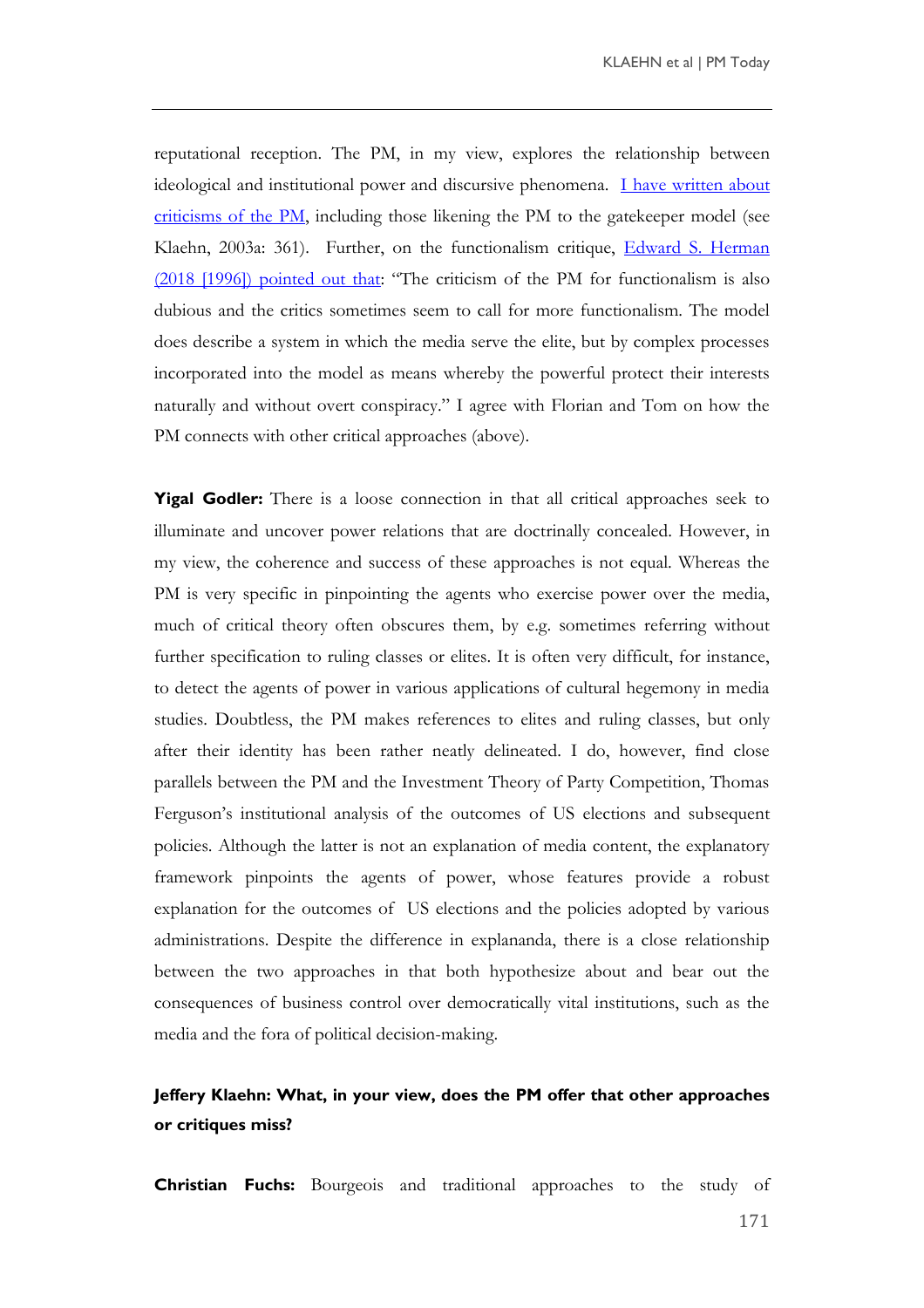communication miss the analysis of communication in the context of power, class, exploitation, domination, contradictions, social struggles, and the quest for participatory democracy and democratic socialism. The PM together with other critical communication approaches challenges these limits.

**Daniel Broudy:** For me, the most striking thing about the PM is its audacity to step back and take stock of the whole theatrical display and critique the larger system within which mass media perform. Here, in 1988, we saw an economist and a linguist, virtual outsiders, disassemble the whole superstructure, examine its parts, and describe how media imperatives within are set by stronger forces at work in society, namely ownership, funding, flak, access to official sources and the selfreinforcing feedback loops fueling the perpetual necessity of higher profits. Whereas Max McCombs and Donald Shaw, for example, had offered in their Agenda Setting Theory extremely compelling proof of how corporate media mold the public discourse by transferring the salience of news objects into the public agenda, Herman and Chomsky went further by unfolding the interlocking interests that drive the entire system. Their Model also integrates a description of ideological influences over media performance, and this aspect of their scholarship seems to be absent from other approaches (see Pedro, [2011a,](https://ijoc.org/index.php/ijoc/article/view/785) [2011b;](https://ijoc.org/index.php/ijoc/article/view/1444) Mullen and Klaehn, [2010\)](http://www.academia.edu/819414/The_Herman-Chomsky_Propaganda_Model_a_critical_approach_to_analyzing_mass_media_behavior). We all might have our own ideas about why the major media cover certain objects of interest and not other topics, but the PM helps us see how the prevailing ideological forces have corporate news consumers in their grip. Morris Berman famously observed that people have ideas, but ideologies have people, and the PM pricks our conscience, goading us to consider how ideology"s hand holds our perception and awareness in its palm.

**Yigal Godler:** In a nutshell, it is unparalleled in its clarity and its empirically demonstrable explanatory power.

**Florian Zollmann:** Whilst the PM is sketched with a broad-brush stroke, its analytical categories are well supported by other research. The PM yields salient results due to its simplicity and grounding in empirical facts. Furthermore, the method of paired examples is one of the most powerful aspects of the PM. This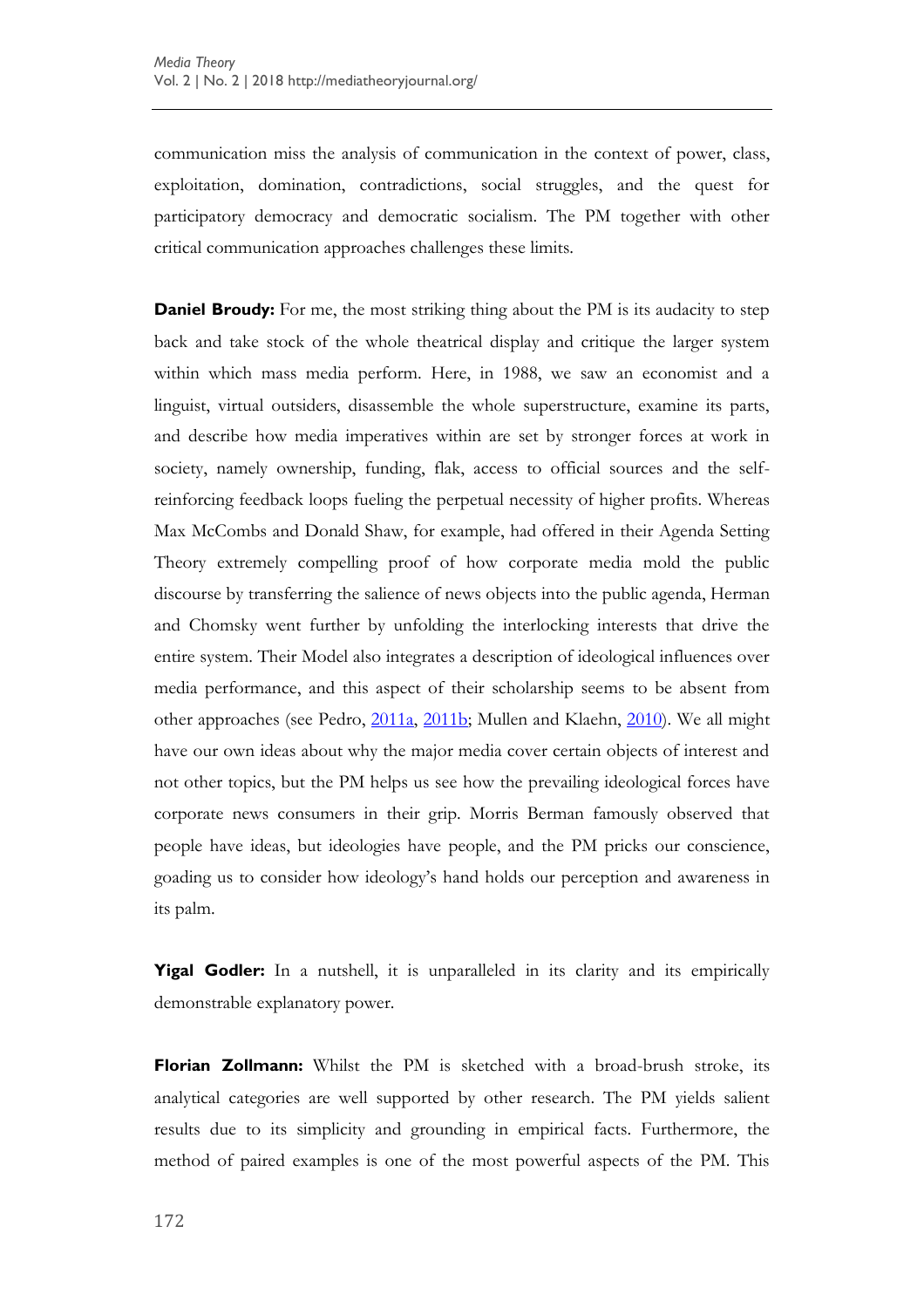approach of comparing news media reporting patterns of similar events enables to identify systematic media distortions on the basis of an objective standard that is independent of a researcher"s individual biases.

**Oliver Boyd-Barrett:** *MC* (and the PM) continues to be a powerful and seminal text, greatly undervalued in the academy (particularly in US media, journalism and communications studies) for reasons that are clear to contributors here. There is certainly merit in discussing the extent to which it can be validated within the epistemological frameworks common to social science and many of us have contributed to such debates. In terms of "new knowledge" I consider the PM itself (i.e. Chapter One of the original text) a somewhat derivative and truncated contribution to our understanding of propaganda, of much less interest and power than the other chapters of that same book of which it constituted the introduction. Much of the content of the PM was familiar to political economy scholars of media at that time. Its revelatory power, I think, was somewhat less global, complex or systemic as Schiller"s model of cultural and media imperialism in 1969. The PM"s pedagogical value, on the other hand – because of the "5 filters" concept – has been and still is immense, even though it is much too much sold on "systemic" rather than "agency" explanations, and even when the rest of the book actually provides a lot of evidence for the role of journalists as agents of propaganda in the sense that they are more than mere systemic cogs but reflective human beings making choices that do not have to be made even at the level of survival.

Additionally, the model in its original formulation is insufficiently nuanced. I have argued that some of the filters defy observability or quantification, but we now have a surprising volume of evidence for the kinds of transactions I have previously ascribed to the "black box" (e.g. I think of numerous revelations of journalists complicit with intelligence agencies, the Pentagon"s network of ex-military television pundits, that kind of thing). For scholarly originality, I look to the natural comparison methodologies of the chapters on Central America which among other things seem to implicitly counter criticisms that the model is media-centric. However, and this brings me to my main point, I would counsel against making of *MC* or the PM too much of a canonical text elevated above so many other worthy contributions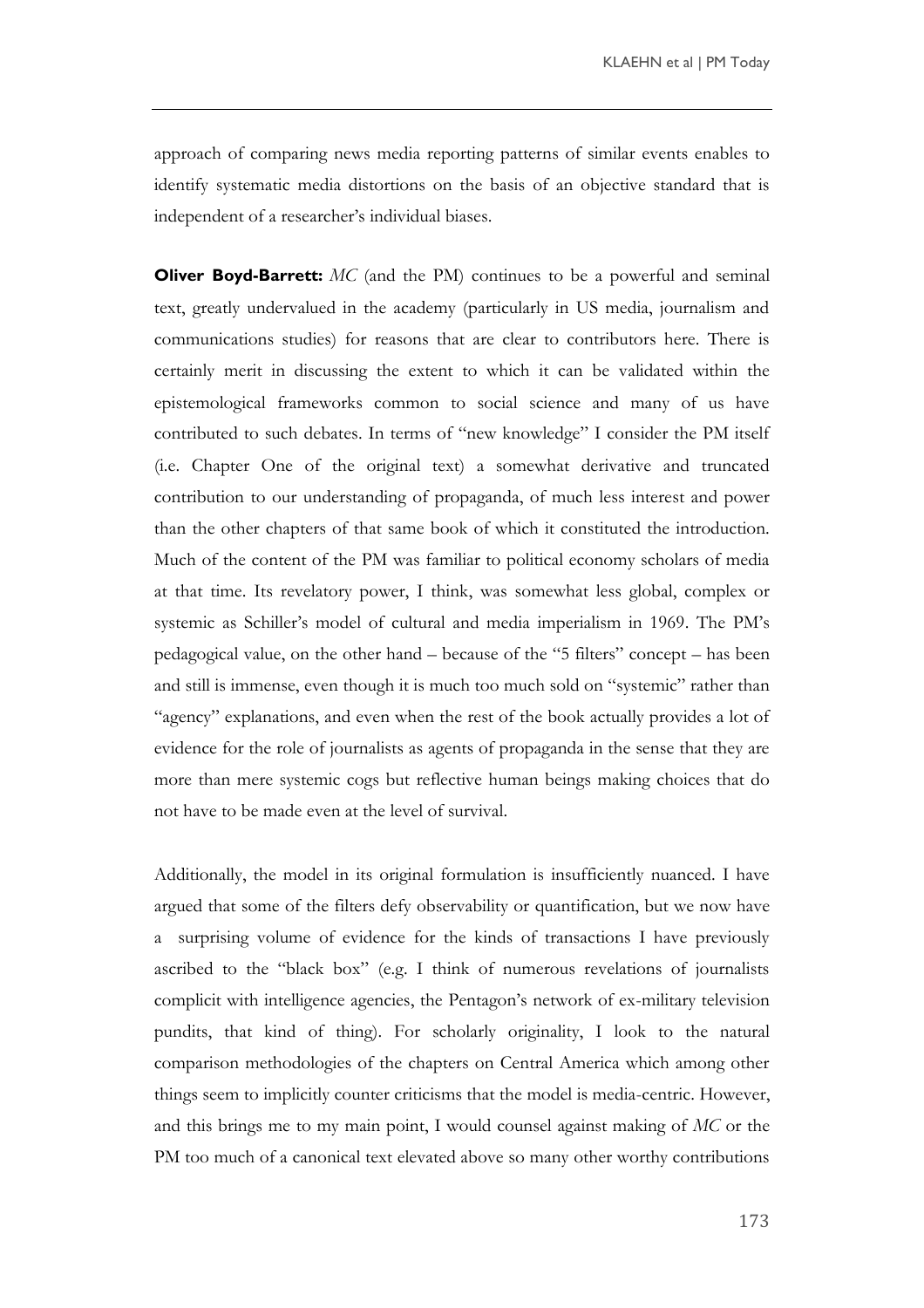to our understanding of propaganda and media complicity with power. It is a clever and important text, by all means, but I think if our mission is to understand propaganda, then there is such a broad wealth of other literature that clamors for our attention, and so many grave developments in all domains of our current existence – not least those of the digital media age – that we simply cannot afford to pedal the same bicycle and expect it to get us to where we need to go.

In the past year or so, for example, my attention has been directed to some of the most significant propaganda wars of our times: they concern the nature and reality of climate change, the meaningingfulness of "Russia-Gate," narratives about MH17 and who shot it down, the circumstances of the 2014 coup d"état in Kiev, the return of Crimea to Russia, claims and counter-claims as to whether the Syrian Arab Army, or "militants," or "activists" used chemical weapons, the furor over the alleged Russian poisoning of the Skripals in the UK, assessing the real nuclear "balance" between the US/NATO and Russia/China, the narratives of 9/11, and so on, ad infinitum. In tackling all these and other issues, I simply accept that the PM in its broad outlines is a very helpful contribution that we can and should largely, for much of the time, take for granted, simply because there are so many other important questions that demand our attention (and for which the PM is not actually all that adaptable or helpful) – details of the Dutch JIT investigation into MH17, its methodology and its relation to data supplied among other sources from Atlantic Council allied Bellingcat.com; the extent to which we can trust international adjudicatory bodies such as the International Commission for the Prohibition of Chemical Weapons; the robustness of evidence of use of chemical weapons by either Syrian Army or jihadists in Dhouma; the "real" history of Daesh; the history of the development of novichocks in the Soviet Union and adoption of that development by other countries; evidence and counter-evidence as to whether the Podesta emails at the DNC were leaked or hacked; how to relate supposed evidence of Russian meddling in the 2016 elections to evidence of Anglo-American meddling in elections worldwide via online operations of organizations such as Cambridge Analytica etc. etc. – if we are serious in our endeavor to advance our understanding of the nature of propaganda today. This is no longer, and probably never has been, just a "media thing," because it involves such a complex network of players in the political,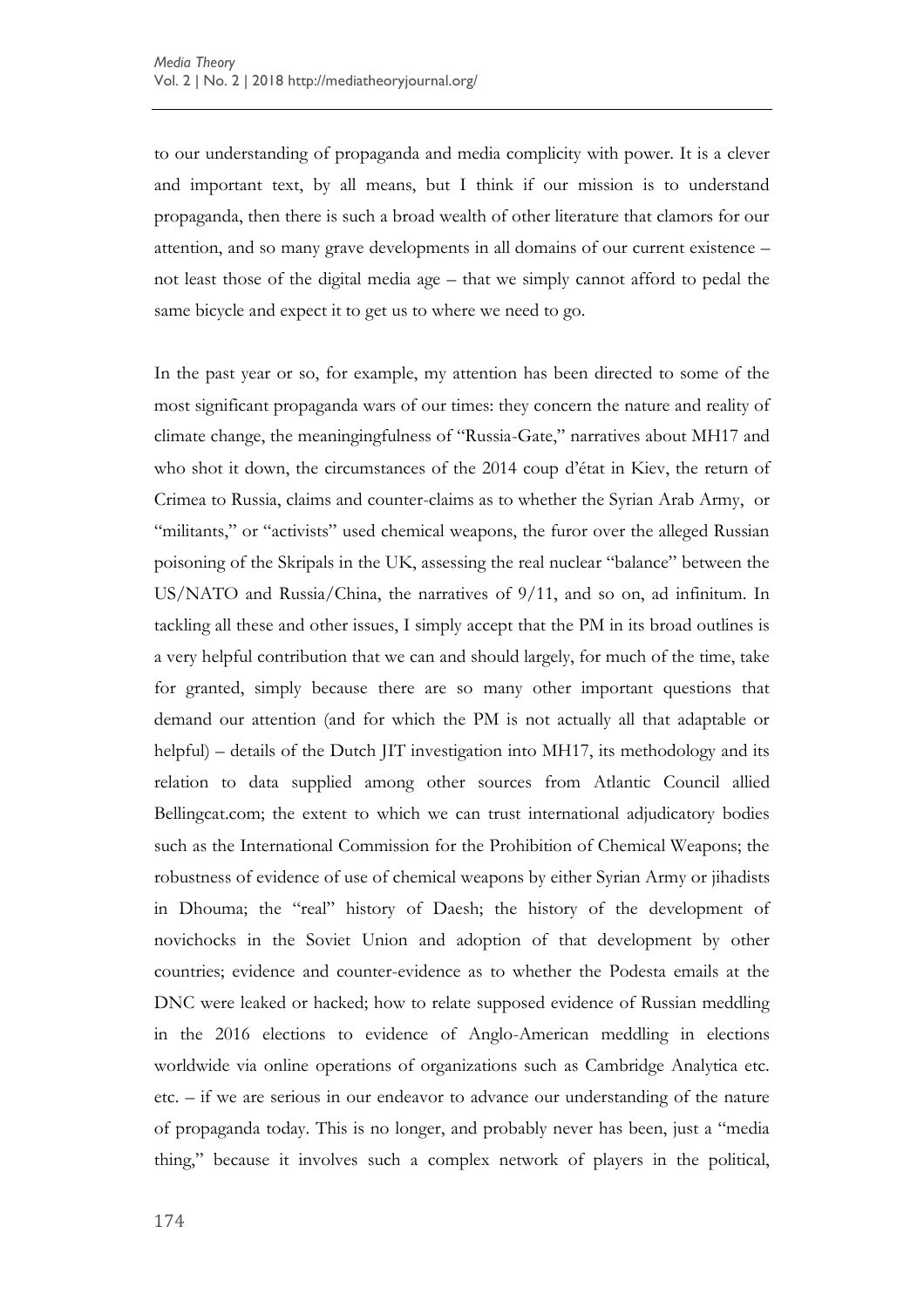corporate, intelligence, technology, and financial realms into which mainstream media are so closely integrated at so many different levels.

**Jeffery Klaehn:** I agree completely in that we, as scholars, should examine ways in which media and other sectors interconnect, but I think the PM suggests this with its emphasis on structural and institutional frameworks (see Klaehn, [2002a\)](https://journals.sagepub.com/doi/10.1177/0267323102017002691). My edited and co-edited books have explored topics and issues relating to communicative power and discourse, including the near-genocide in East Timor (Klaehn [2002b,](https://journals.sagepub.com/doi/abs/10.1177/174804850206400401) 2004, 2005); dissent (see Klaehn, 2006a, [2006b\)](http://www.bmartin.cc/pubs/06Klaehn.html); gender inequality (Klaehn, 2008); war; capitalism, and social inequality (Klaehn, [2010\)](https://www.peterlang.com/view/title/21306). I also agree that scholars should take a multi-paradigmatic approach and have argued that the PM and discourse analysis share much in common (Klaehn, [2009\)](http://www.academia.edu/819415/The_Propaganda_Model_theoretical_and_methodological_considerations). I look at the work other participants in this discussion have produced and are producing and can"t help feeling completely inspired in thinking of what we can accomplish, individually and collectively, in the future, along with scholars from around the world who are concerned to engage with issues relating to democracy, power and the common good. I feel the PM, as a conceptual model, reads as contemporary, now, thirty years after it was first introduced by Edward S. Herman and Noam Chomsky, and is especially relevant today (see Pedro-Carañana, Broudy and Klaehn, 2018).

**Tom Mills:** In comparison with a lot of scholarship on the media, what it does very well is to situate news media as part of the corporate-state power structure of American society. Superficially, *MC* can read like a very media-centric text, but in analytical terms it's not; only two of the five filters are features of media organisations. A lot of other critical approaches similarly seek to integrate an analysis of the news media into a broader critique of capitalist society of course, but the PM stands out for its intellectual and political clarity. *MC* is a sophisticated, but highly accessible text, and like Herman and Chomsky"s other writings, it is radical but thoroughly empirical. This precision sets *MC* apart from a lot of texts with a similar sort of critical orientation.

**Jeffery Klaehn: What are your thoughts on the PM and its approach within the framework of cultural studies today, particularly in relation to claims that cultural studies has become largely depoliticized?**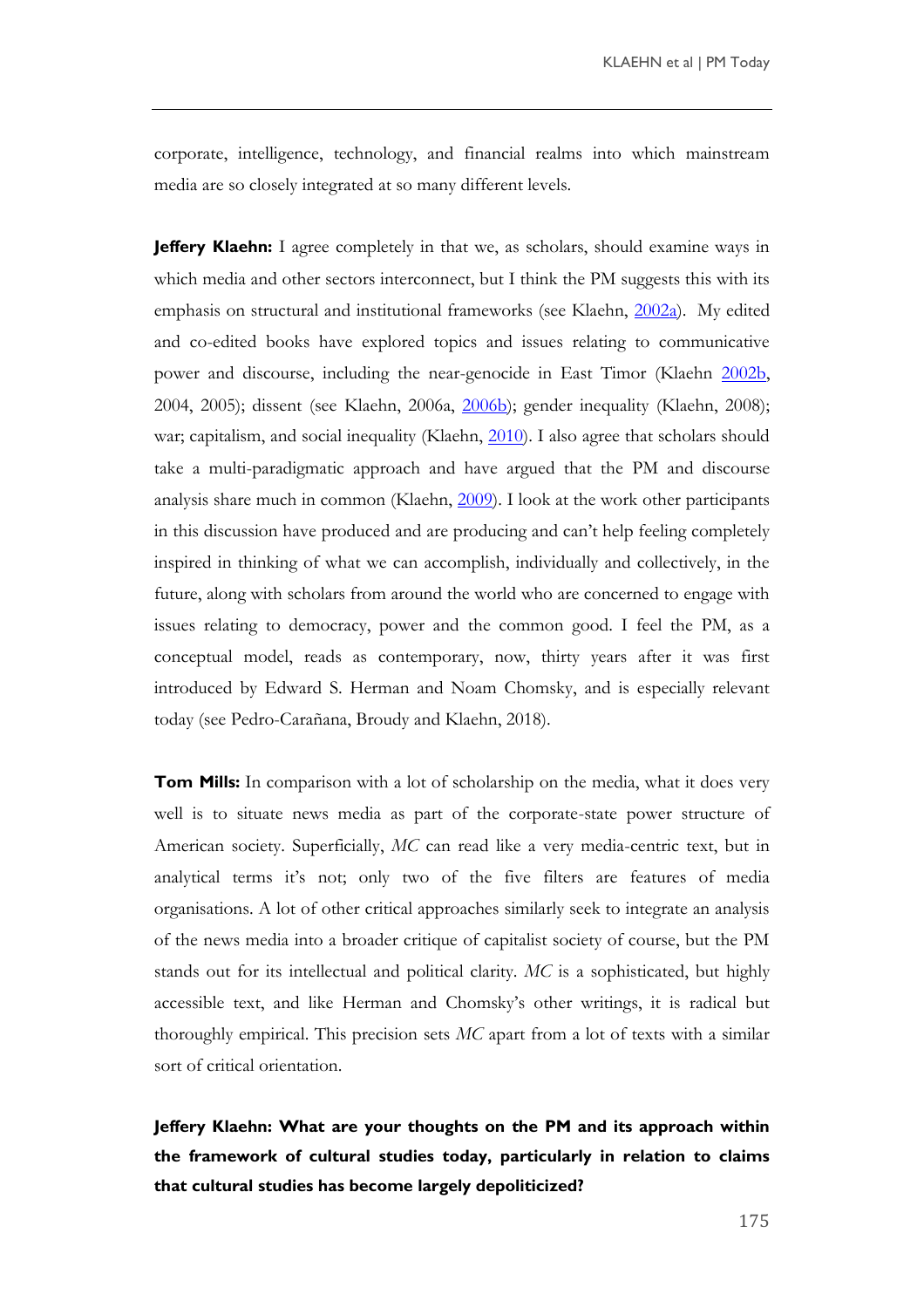**Christian Fuchs:** In critical communication studies, models competing with the analyses by Herman and Chomsky and the Frankfurt School include cultural studies concepts of communication, such as the ones by Stuart Hall or John Fiske. Representatives of this approach often criticise Herman and Chomsky for neglecting resistance, counter-power, and the active role of the audience. Herman and Chomsky are not over-optimistic, but have always stressed the role and importance of alternative media or what Raymond Williams, whose approach of cultural materialism constitutes a kind of bridge between different critical communication theories, calls alternative communications.

The three main problems cultural studies approaches can face are a) the structuralist and poststructuralist influence that can neglect human beings, b) the relativist assumption that all forms of reception, responses, and audience behaviour are equally likely, c) the deterministic assumption that audiences and users *always have to* resist and rebel. Herman and Chomsky do not cover all aspects needed for a critical theory of communication because they have never intended to create such a theory, but analytical tools. They diverge in this respect from the Marxist tradition, but share with some cultural studies approaches the opposition to grand theoretical narratives. A dialectical, critical theory of communication can in contrast build on elements from different critical approaches, including Marxist political economy, ideology critique, the PM, critical cultural studies, various critical social theories, psychoanalysis, socialist feminism etc., in order to create a combined framework for the analysis and critique of power and communication in society viewed as totality.

**Yigal Godler:** I think the PM is essentially outside the framework of "cultural studies", at least in the mainstream sense of cultural studies. I fully agree that "cultural studies" in the mainstream sense has been largely evacuated of significant political content. Much of cultural studies chooses to ignore or circumvent structural explanations, while the PM foregrounds them. Nonetheless, the PM is of course concerned with explaining one important chunk of intellectual culture, and in that literal sense it is an explanation of certain aspects of culture. But I take it that the question referred to "cultural studies" in their institutionalized sense, or as it is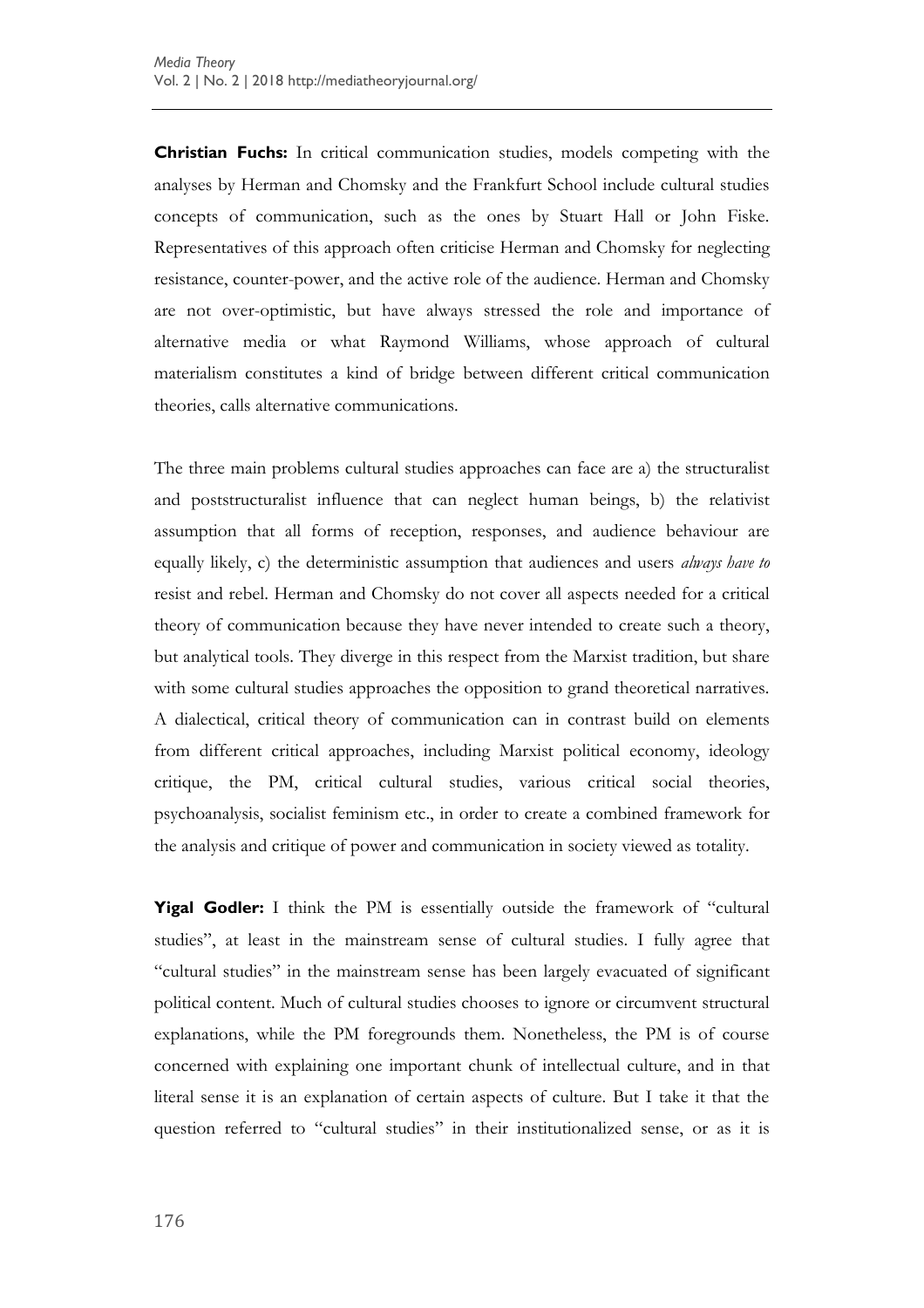understood in the mainstream of media studies and the academic social sciences more broadly.

**Florian Zollmann:** I think cultural studies as well as the media and communication sciences more broadly lack a critical engagement with the institutional structures of the media. The question of how corporate power and market forces affect the media and political systems in liberal democracies is often not addressed by scholarship. An exception is Ferguson"s Investment Theory of Party Competition mentioned by Yigal (above). Such blind spots are clearly accounted for by the PM. This outlook makes the PM a vital tool for research at a point in time when corporate power and inequality have reached unprecedented levels in the Western hemisphere. On the other hand, I see some important overlaps between the PM, cultural studies and communications research.

For example, Stuart Hall's primary definer thesis and W. Lance Bennett's indexing norm effectively constitute the PM"s sourcing filter. As mentioned above, media economists have highlighted how market allocation is incompatible with public service news provision. So I think a close reading of the literature thus reveals that the PM is supported by mainstream scholarship (I have discussed this in more detail in Zollmann, 2017). However, Herman and Chomsky focused on the intersections of US-imperialism and corporate media power – looking through a propaganda lens. Using such a critical framework has arguably led to the unwarranted marginalisation of the PM because the media field is too de-politicised and hesitant to engage critically with state-corporate power in liberal democracies.

#### **Jeffery Klaehn: Should critical scholarly work be oriented toward public relevance? And how do you position the PM in this context?**

**Joan Pedro-Carañana:** Absolutely. The whole point of critical theory is to be connected to practices of social justice. PM scholarship has been able to provide rigorous studies of media structures and empirical analysis of media contents while remaining accessible to a non-academic audience. The PM has aided activists around the world to understand media systems and engage in practices for media reform and the democratisation of the media landscape. It has also helped to create non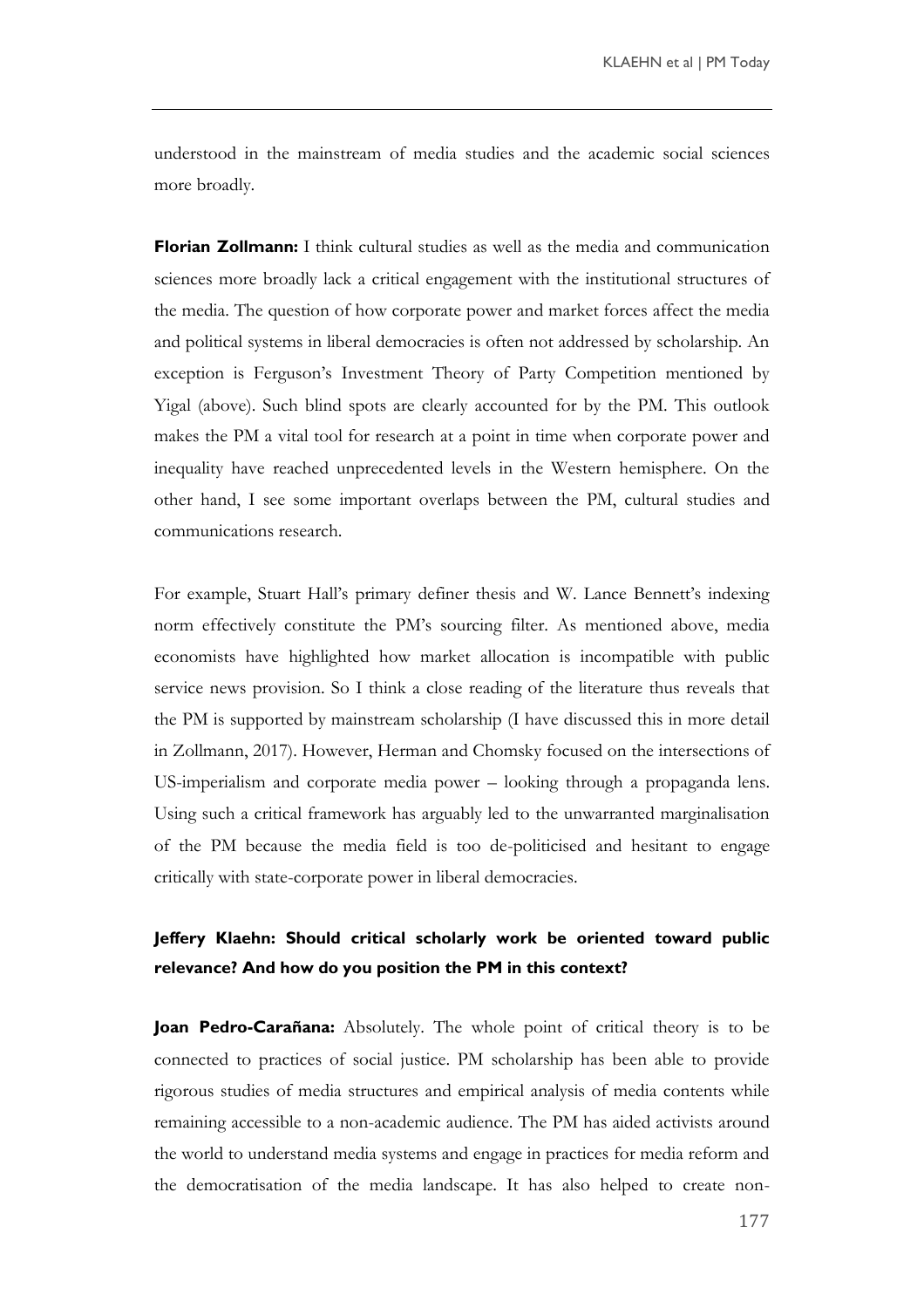corporate media that provide invaluable information to understand contemporary forms of oppression and develop alternatives for the common good. Moreover, the PM can assist ordinary citizens to further develop what Chomsky calls intellectual mechanisms of self-defence. It can aid audiences in reducing credulity and developing skepticism.

**Christian Fuchs:** I agree with Joan. The PM and critical communication studies in general are not just analytical frameworks, but need to be practised as forms of critical, public intellectualism that aim at the creation of a democratic public sphere. They aim at the critique of asymmetric power structures in the world of media and communication and the instrumentalization of the public sphere. Herman and Chomsky"s concern is the strengthening of the public and common good. Democratic communication and democratic communications are an essential aspect of society"s commons.

**Yigal Godler:** I happen to think that all scholarship in the social sciences ought to be oriented towards public relevance, and especially critical scholarly work. The PM is an excellent example of scholarship which does exactly what scholarship is supposed to do, which is to reveal doctrinally hidden truths, be these institutional, cultural or otherwise. For me, all of social science, insofar as it is not trying to prop up those in power, ought to try to puncture false beliefs that stem from doctrines that sustain existing authoritarian and hierarchical institutions and relations. Needless to say, most social scientists couldn"t care less about the continued existence of such institutions and relations, which in my book disqualifies them from the status of doing authentic social science. Perhaps some of them are, for instance, good gatherers of data or good grantsmen, but these are very superficial trappings of what being a social scientist means.

**Florian Zollmann:** I also agree. Research has an important public service function. The PM is basically an analytical tool that allows to critically interrogate media structures and performances. This is certainly an important task for public-service oriented research. Moreover, PM scholars try to avoid abstract and unnecessary scientific jargon and this further enhances public accessibility and relevance.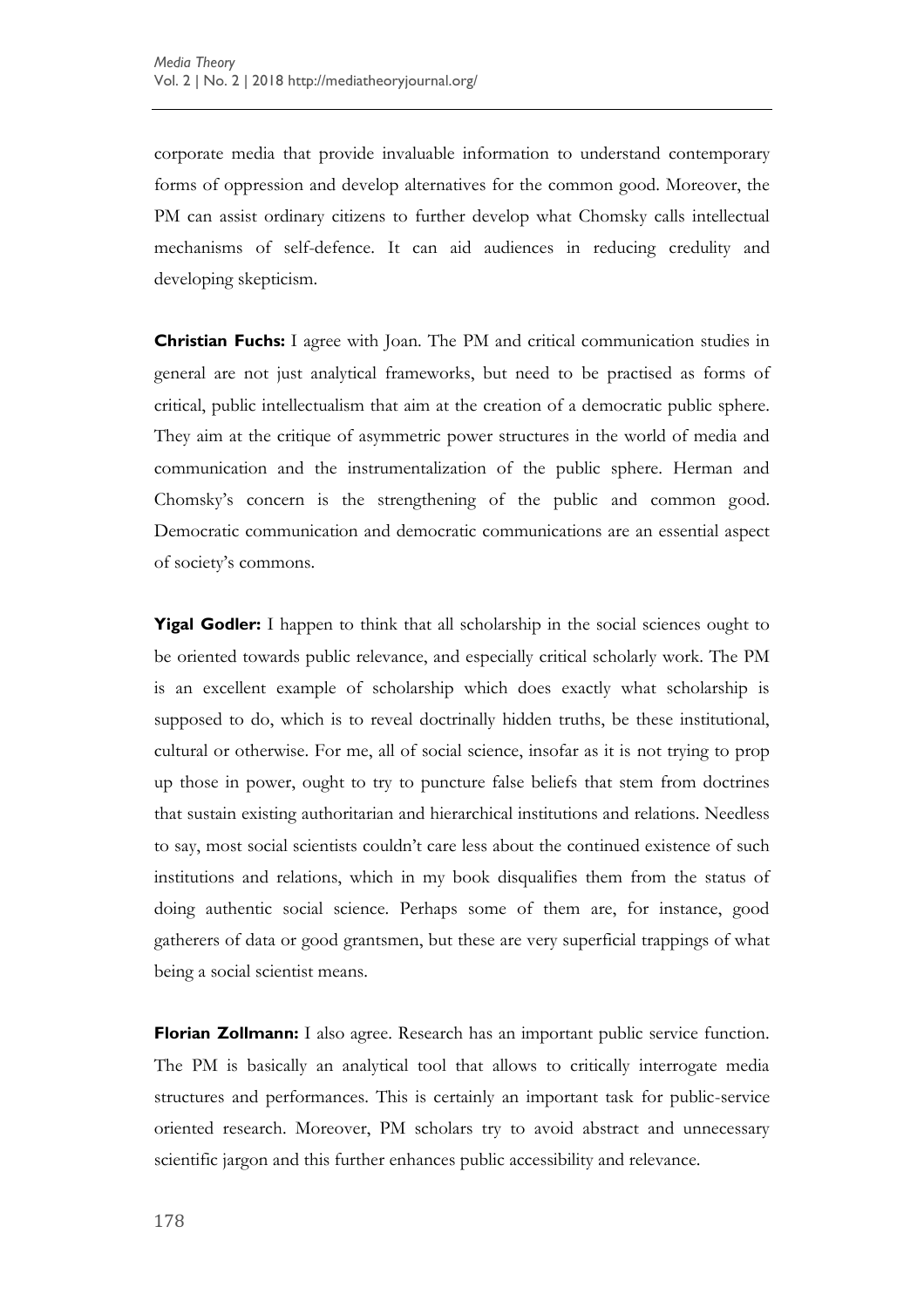**Tom Mills:** I agree with all the comments above. Scholars in general should address important and pressing social questions, and if they do that then their findings should have real world consequences. In many cases this necessarily means assuming a critical orientation, since many of the problems we face stem from the power structures that have been the focus of Herman and Chomsky"s work. Michael Burawoy, in my discipline, writes about both "public" and "critical" sociology (2005). The latter is a radical critique directed towards the discipline itself, whilst the former is about engaging with movements beyond academia that are capable of bringing about social change. I think this is a good model for scholars of all disciplines to think about critique and public engagement, and the authors of *MC* have been extremely effective in both offering an uncompromising challenge to the complacency of liberal intellectuals, and orienting themselves towards social movements.

**Jeffery Klaehn:** Everyone's saying they're in agreement on this question, and I am too. I think of C. Wright Mills and the promise of sociology: the sociological imagination (see Klaehn and Mullen, [2010:](http://www.academia.edu/819413/The_Propaganda_Model_and_Sociology_understanding_the_media_and_society) 19). The PM enables further understanding of how economic, social and political power sync with communicative power.

#### **Jeffery Klaehn: Is the PM more relevant now, in 2018, than it was in 1988? In the 1990s? In the 2000s? Why or why not?**

**Christian Fuchs:** In capitalist and class societies, there have always been approaches to instrumentalise humans, which includes the attempt to instrumentalise their consciousness. Not just the critique of ideology, but the critique of all forms of alienation and instrumental reason has always been, is and will always be crucial as long as class society exists. *[The Propaganda Model](https://www.uwestminsterpress.co.uk/site/books/10.16997/book27/) Today* shows that the PM remains important today for understanding and analysing communication critically.

**Daniel Broudy:** Your questions call my attention to the subtitle of *MC*. In it, Herman and Chomsky imply that media do not operate in a vacuum free from outside influences; their performance is largely the effect of political and economic sensibilities acting upon them. Their aim is not achieving accuracy as much as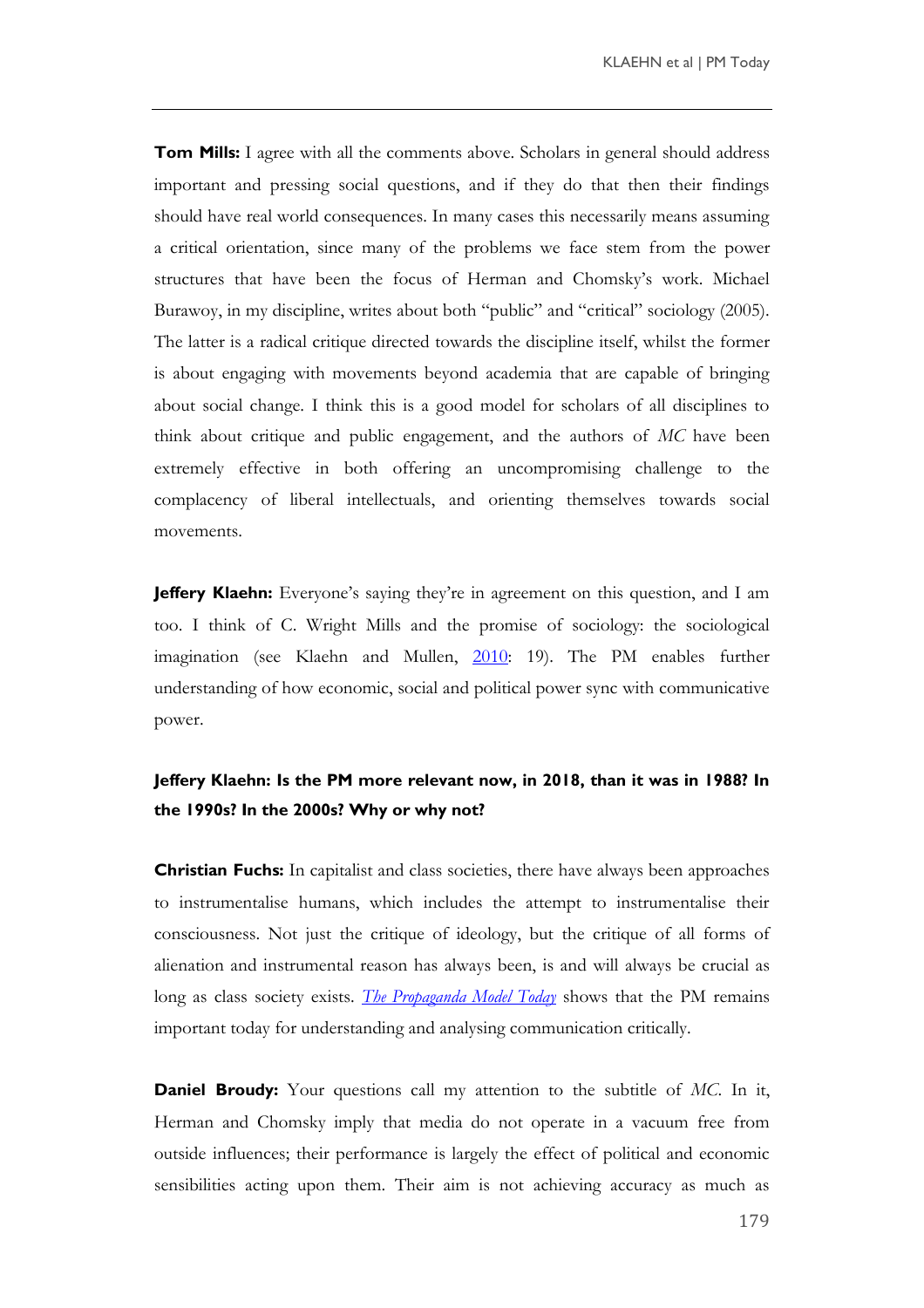developing a representation of the world that squares with these sensibilities. Part of their persuasive power depends upon the power of the glossy façade to camouflage these forces at work. This much the elites admitted back in 1928 when we find Edward Bernays, nephew of Sigmund Freud, who observed that, "Democracy is administered by the intelligent minority who know how to regiment and guide the masses" (Bernays, 2005 [1928]).

Consider society today and the uninterrupted processes of regimentation at work in light of Fred Block"s incisive reminder: "the economy is not autonomous, as it must be in economic theory, but subordinated to politics, religion, and social relations" ([1944] 2001: xxiv). In actual practice, Karl Polanyi argued, the market economy is always, embedded and enmeshed in institutions ([1944] 2001: 60), and we can observe these phenomena before us today playing out in the efforts of the technocrats consolidating their power through deregulation and, thus, the marginalization of dissident voices. In your questions, if your reference to 'relevant' connotes "useful", then, certainly, the PM served well in 1988 and has, with the passing years, served an increasingly relevant role. Like Polanyi"s model of the market, Herman and Chomsky"s model of media performance serves as a stark reminder that the manufacturing processes of information and the manufacture of consent are enmeshed in social, political and economic relations.

**Yigal Godler:** I would say it's at least as relevant, and in some countries probably more so than before, insofar as they, and their media systems, have undergone a more extreme subjection to the rule of international capital. The PM would become irrelevant if the liberal-pluralist dream or something like it becomes a reality. So, for instance, if tomorrow mainstream media cease to be business-run or dependent on some other authoritarian institution, the PM will have served its historical purpose. As long as that's not the case, the PM continues to be a powerful, if an almost selfevident, explanation of why an important segment of society"s institutional landscape operates the way it does.

**Florian Zollmann:** Yes, and the institutional environment of the news media has not significantly changed during the last 30 years. If anything, corporate-capitalist and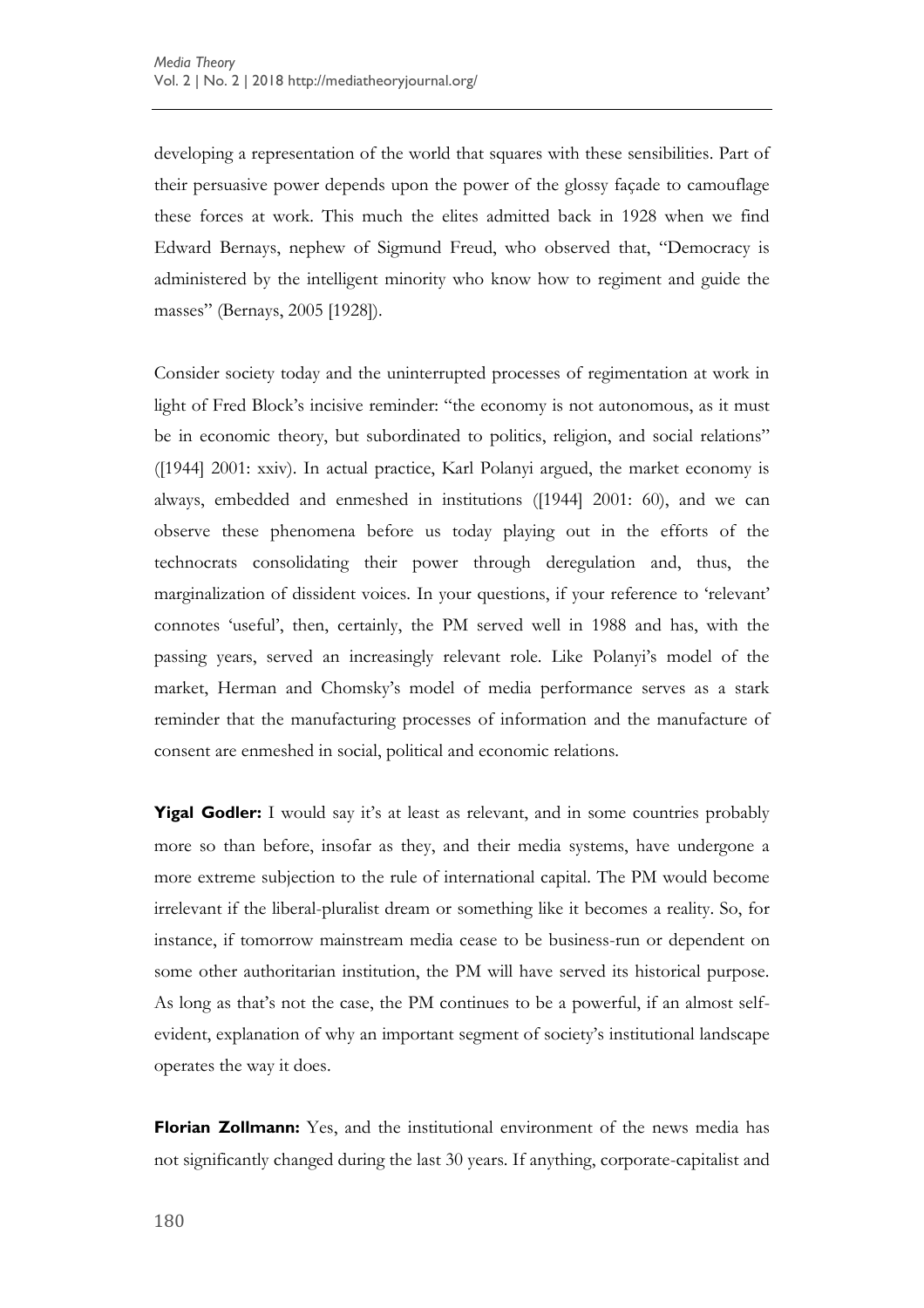market control over the news media system have intensified. National and international levels of inequality have increased as well. These factors concurrently raise the importance of a class-based model. To that effect, the research presented in *[The Propaganda Model Today](https://www.uwestminsterpress.co.uk/site/books/10.16997/book27/)* further demonstrates the relevance of the PM today.

**Tom Mills:** It is certainly still relevant. There has been an historic shift in media and communications technology underway in the decades since *MC* was written, but the structure of the news media in terms of content production remain basically the same, even if news items are shared across different platforms. The internet has certainly brought new opportunities for alternative media, but even if the entry costs are now much lower, none of these initiatives can compare to the resources and reach of the corporate news media. The big question is in what ways will the challenge digital technology poses to the corporate news media"s business model, and the power of Silicon Valley, which is at the cutting edge of capital accumulation, reshape things? The corporate news media is still dominant, but it is in crisis. Advertisers have no particular fealty and now have much more sophisticated means of reaching audiences. This creates serious problems, and there has been discussion amongst, and conflicts between, the political and corporate elite around how this should be managed. There seems to be a consensus forming around a system of cross-subsidies from, and greater regulation of, the platform giants. I think we can expect to see a new sort of institutional form start to emerge, and one that without a significant political intervention will serve broadly the same interests that the traditional news media has.

#### **Jeffery Klaehn: On the subject of social media, can the PM reveal any new insights about social relations of power?**

**Daniel Broudy:** Social media are really interesting nowadays. If I were cutting new paths of research on social networking services (SNS) and the PM, I might proceed from the claim that social media, at least the major players, are actually anti-social. Social psychology, media studies, journalism, political science, and cognitive linguistics would probably have much to say about what"s been happening lately. The first filter of the PM refers to ownership of the dominant media outlets. These are corporations themselves oriented toward profit and observant of the demands of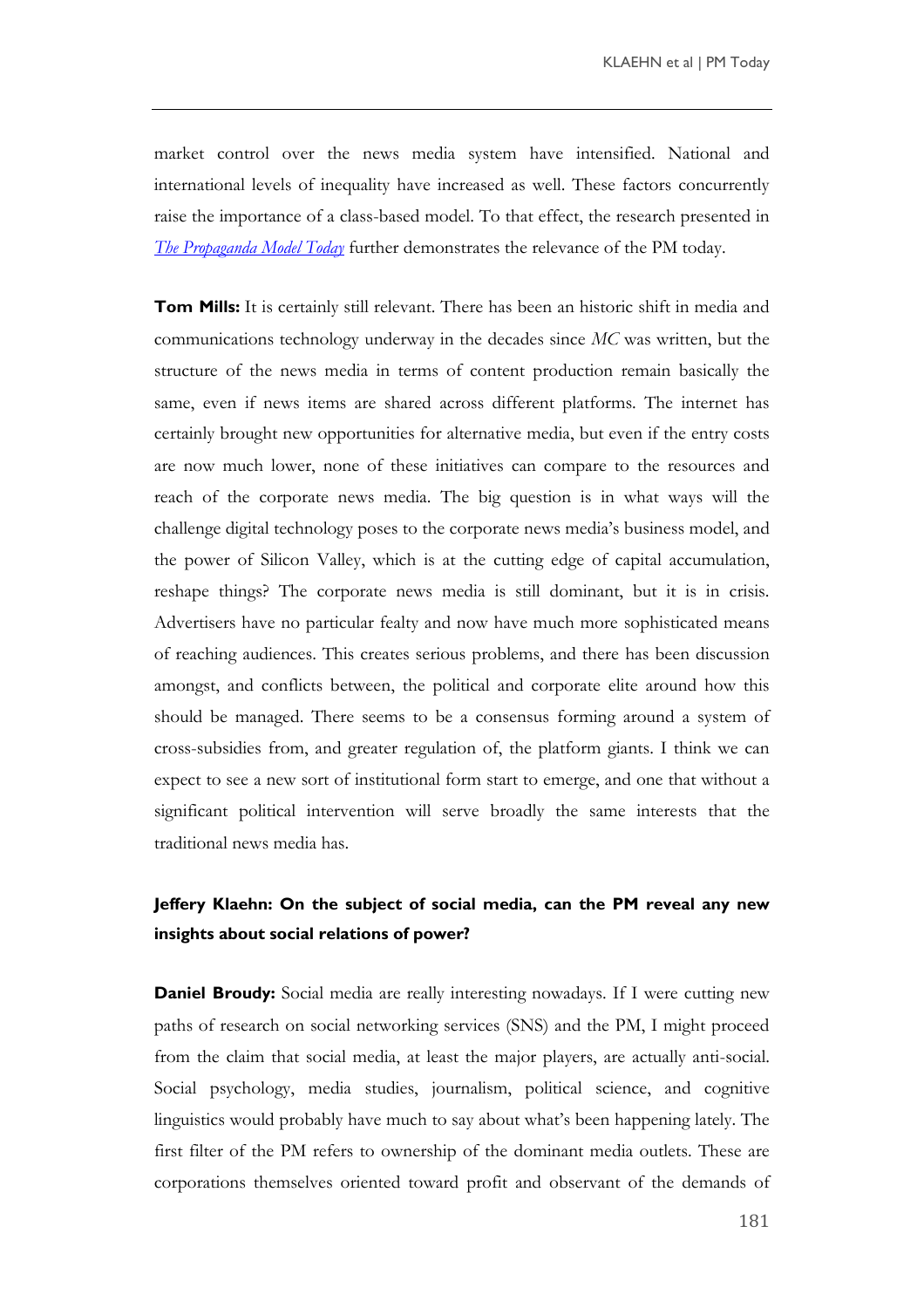investors. Since their rise from obscurity, SNS have grown, however, to dwarf the old gatekeepers, such as *The New York Times* and *The Washington Post*.

The objects of discussion in the public discourse are increasingly being shaped not by observant human editors but by [algorithms](https://www.theguardian.com/technology/2016/dec/16/google-autocomplete-rightwing-bias-algorithm-political-propaganda) written by observant programmers. Those who reject or openly challenge this system of performance now risk excommunication and/or economic marginalization. Examples have already been made of fearless journalists and agitators. First, they came for [Alex Jones](https://caitlinjohnstone.com/2018/08/15/duhhh-stop-defending-alex-jones-this-will-never-hurt-the-left-derp-duh/) to deplatform him, but now upstart SNS companies focused on preserving free speech in a cybercommons are at risk of being subsumed. After the reported slayings in a Pittsburgh synagogue, the social network Gab [\(noted as a cesspool of hate speech\)](https://www.thedailybeast.com/pittsburgh-synagogue-shooter-spewed-his-hate-on-gab-the-alt-rights-favorite-social-network) illustrates how an entire company can be threatened if it departs from the path that Facebook and Google now tread. Common knowledge holds that the internet has long been, among other things, a magnet for revolting behavior and imagery, but this new trend signals a definitive step toward authoritarian forms of censorship. Facebook"s participation on the [Atlantic Council](https://mronline.org/2018/05/24/facebook-partners-with-hawkish-atlantic-council-a-nato-lobby-group-to-protect-democracy/) and Google's work with the military-industrial [complex](https://www.wired.co.uk/article/google-microsoft-amazon-us-military-ai-conflict) should not surprise anyone who has looked, even casually, at the history of these sorts of time-honored interrelations. Obviously, social media"s performance depends upon revenue, but there isn"t much profit in truth-telling.

Conspicuously missing from major mainstream media was Facebook"s deplatforming of *TeleSUR*, a Venezuelan-based multi-Latin American state funded media organization meant to counter CNN. Authoritarian control over the public discourse and the collective consciousness will emerge in a [corporate clown](https://www.palgrave.com/jp/book/9789811055973) with an affable smile stamping, as Orwell once noted, on the [faces of the masses forever.](https://www.youtube.com/watch?v=PGuKyBimFvM) As the PM's filters prioritize ownership, size and profit orientation of dominant media, as well as advertising, sources, flak and ideology, you see them at play in the performances of social media – an area [Christian Fuchs](https://www.uwestminsterpress.co.uk/site/books/10.16997/book1/) (2018) is exploring.

**Christian Fuchs:** My chapter in *The Propaganda Model Today* has the title "[Propaganda](https://www.uwestminsterpress.co.uk/site/chapters/10.16997/book27.f/)  [2.0](https://www.uwestminsterpress.co.uk/site/chapters/10.16997/book27.f/): Herman and Chomsky"s Propaganda Model in the Age of the Internet, Big Data and Social Media." It shows what forms ideology and power take on today in the context of social media. Concerning ownership, the likes of Google and Facebook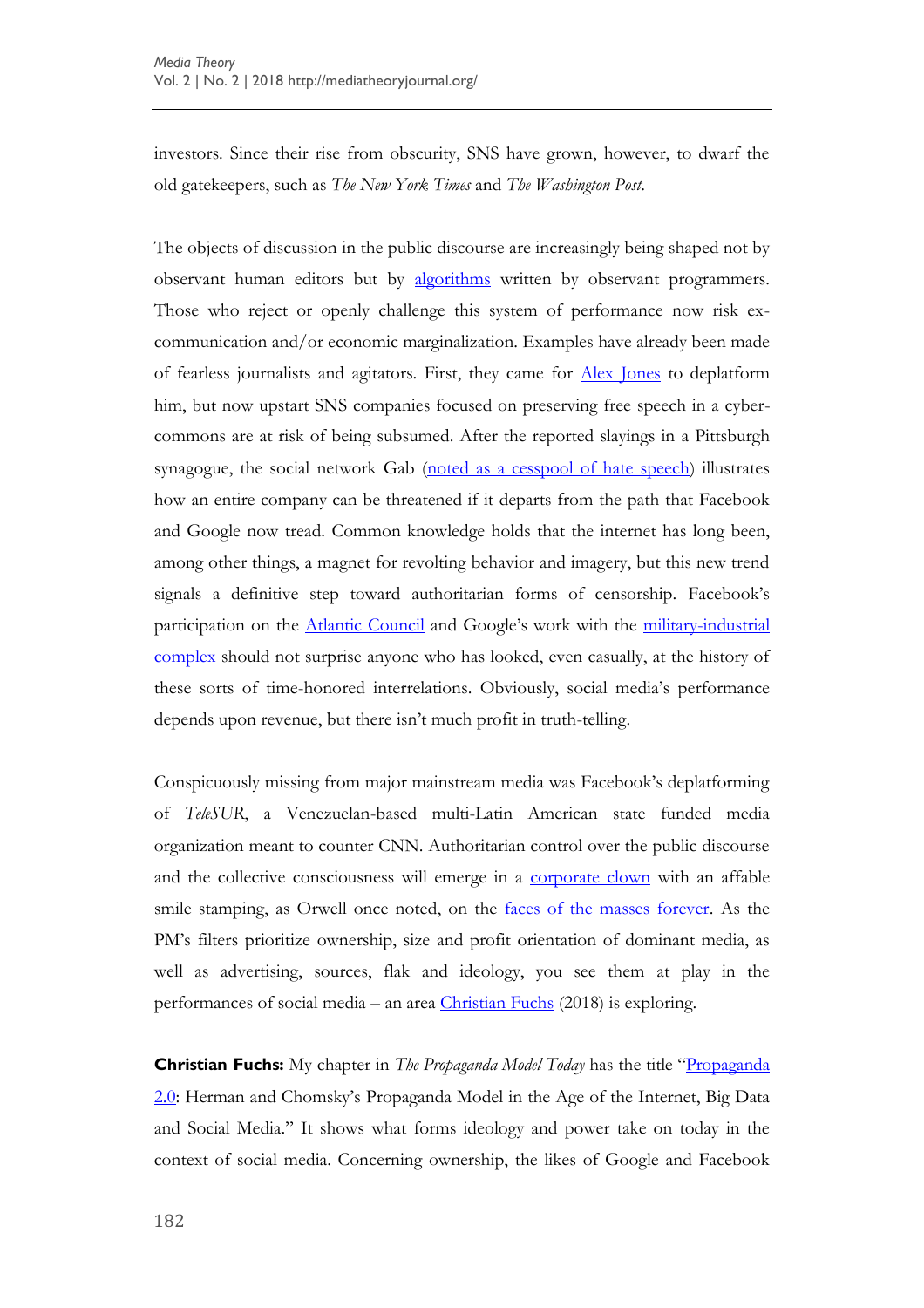use algorithms that have a secret, non-public logic that determines online visibility. Google and Facebook operate globally and virtually, which allows them to shift around their finances into tax havens so that they avoid paying taxes, which undermines the public good. They are the world"s largest advertising agencies. In respect to the advertising filter, advertising on social media is targeted, algorithmic, based on real time surveillance and big data, and puts users' activities and attention to work. In respect to the sources of communication, celebrities, corporations and populists dominate attention and visibility on social media. There are filter bubbles and authoritarian populists that polarise political online communication. Political bots generate fake attention, fake likes, fake re-tweets, which distorts communication in the public sphere. It becomes difficult to discern what communication originates in a human being or a machine. In respect to "flak", dominant interest groups use social media as "soft power" tools for trying to influence the public sphere. But we also find fascists and authoritarians online, who often hide behind anonymity in order to use the violence of language to threaten, intimidate and harass political opponents. In respect to ideology, we find both ideologies of and on the Internet. Fake news is as old as tabloid media. But in the world of social media, they are partly generated and disseminated at high speed globally by both human fake news factories and by fake news bots.

We are experiencing the transition from neoliberal capitalism towards increasingly a new level of neoliberalism that is based on authoritarianism: We see the emergence of [authoritarian capitalism.](https://www.plutobooks.com/9780745337968/digital-demagogue/) Social media is embedded not just into class and capitalism, but today into an especially dangerous form of capitalism that uses nationalism, the friend/enemy-scheme, authoritarian leadership, law and order politics, and militarism. The most important political task is to question and drive back authoritarianism, which includes that we create communication spaces that take out the speed of communication, i.e. decelerate communication, make political information and communication less superficial, and allow meaningful debate. [Club](https://www.uwestminsterpress.co.uk/site/books/10.16997/book23/)  [2.0 as public service Internet platform](https://www.uwestminsterpress.co.uk/site/books/10.16997/book23/) is a concept for this task.

**Yigal Godler:** Insofar as one wishes to explain the contents appearing on social media by recourse to the PM, I think this is a hopeless endeavor. Simply because the

183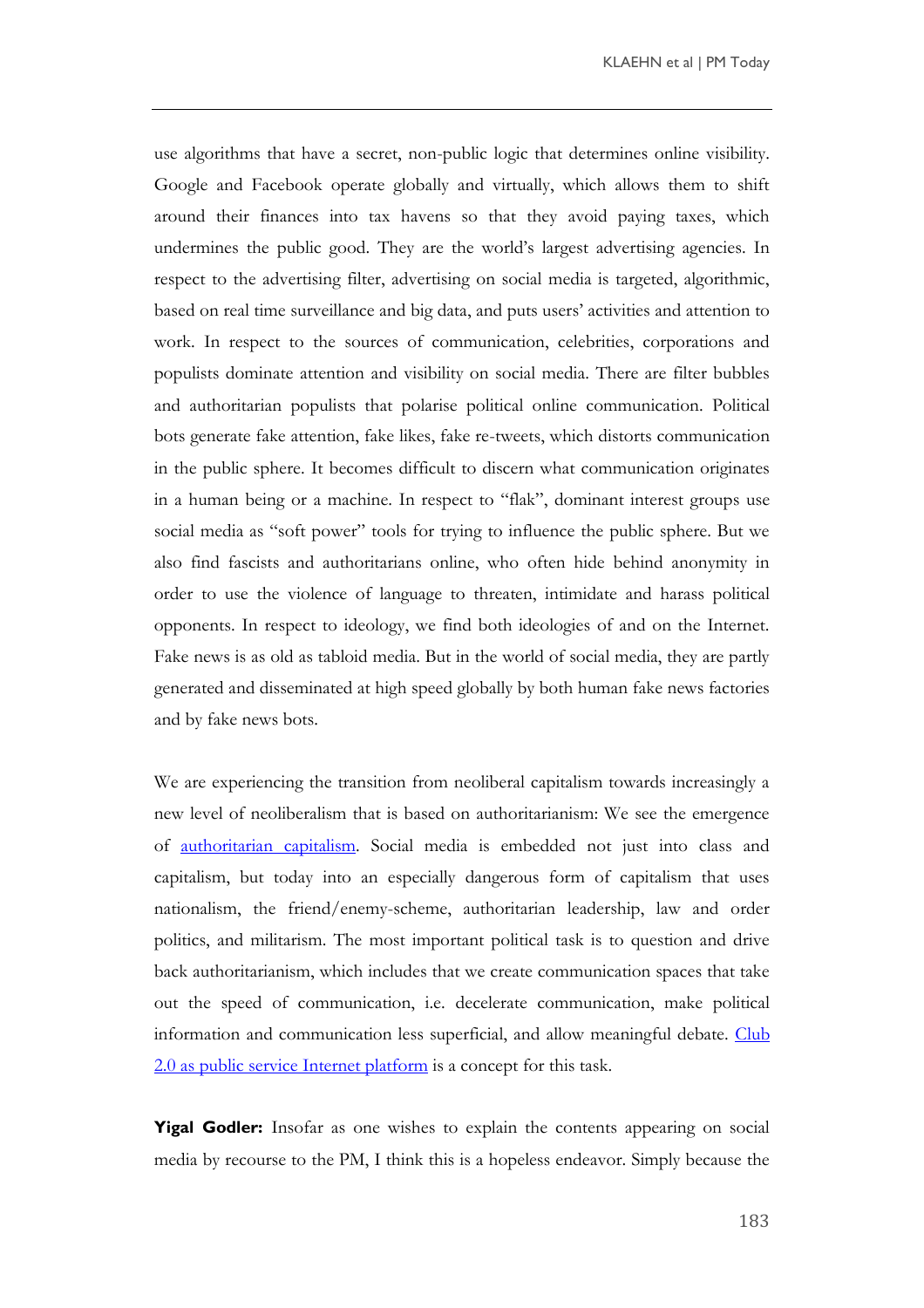production of content on social media is not subject to the same constraints that exist in a business-owned newsroom. As is well known, the PM was designed to account for the behavior of the American elite media, not to account for every possible media-related phenomenon. Needless to say, Facebook is a business, and every business inflicts some kind of sabotage on society (in Veblen"s sense). The latter characteristic is shared by General Motors, Facebook, and the *New York Times*  as well as many other businesses, even though the specific features of the sabotage that each business inflicts are qualitatively different. However, for the sake of analytical precision and intellectual integrity, I don"t think that we need to pretend that the PM explains more than it does. Of course, none of this means that social media do not interact with the processes of news content production, when, for instance, producers of news content take into account prospective Likes and Shares or insofar as news stories are accessed by users through social media. But the dynamics of these phenomena seem to call for a separate explanatory account. That is, on condition that there is something that requires urgent explanation here. It should be remembered that the PM has not only successfully explained media behavior, but also debunked the misconception that the elite media are neutral or objective. Does anyone really believe that about either the contents or the algorithms of social media?

**Florian Zollmann:** It is possible to demonstrate how the PM's filters manifest in the social media sphere. For example, my chapter in the volume, titled ["](https://www.uwestminsterpress.co.uk/site/chapters/10.16997/book27.n/)[Corporate-](https://www.uwestminsterpress.co.uk/site/chapters/10.16997/book27.n/)[Market Power and Ideological Domination: The Propaganda Model](https://www.uwestminsterpress.co.uk/site/chapters/10.16997/book27.n/) after 30 Years – [Relevance and Further Application](https://www.uwestminsterpress.co.uk/site/chapters/10.16997/book27.n/)," sketches how the first and second filters of the PM apply to social media. In accord with what Daniel and Christian say, I suggest that social media applications have been enveloped in political-economic structures. The major social media organisations constitute near-monopoly corporations with substantial funding from the advertising industry. Expectedly, this has impacted on social media technology and performance: cookies and other tracking technologies were instituted to surveil and control users, website search engine rankings have become a function of economic power, and selected offerings have been censored by way of political convenience.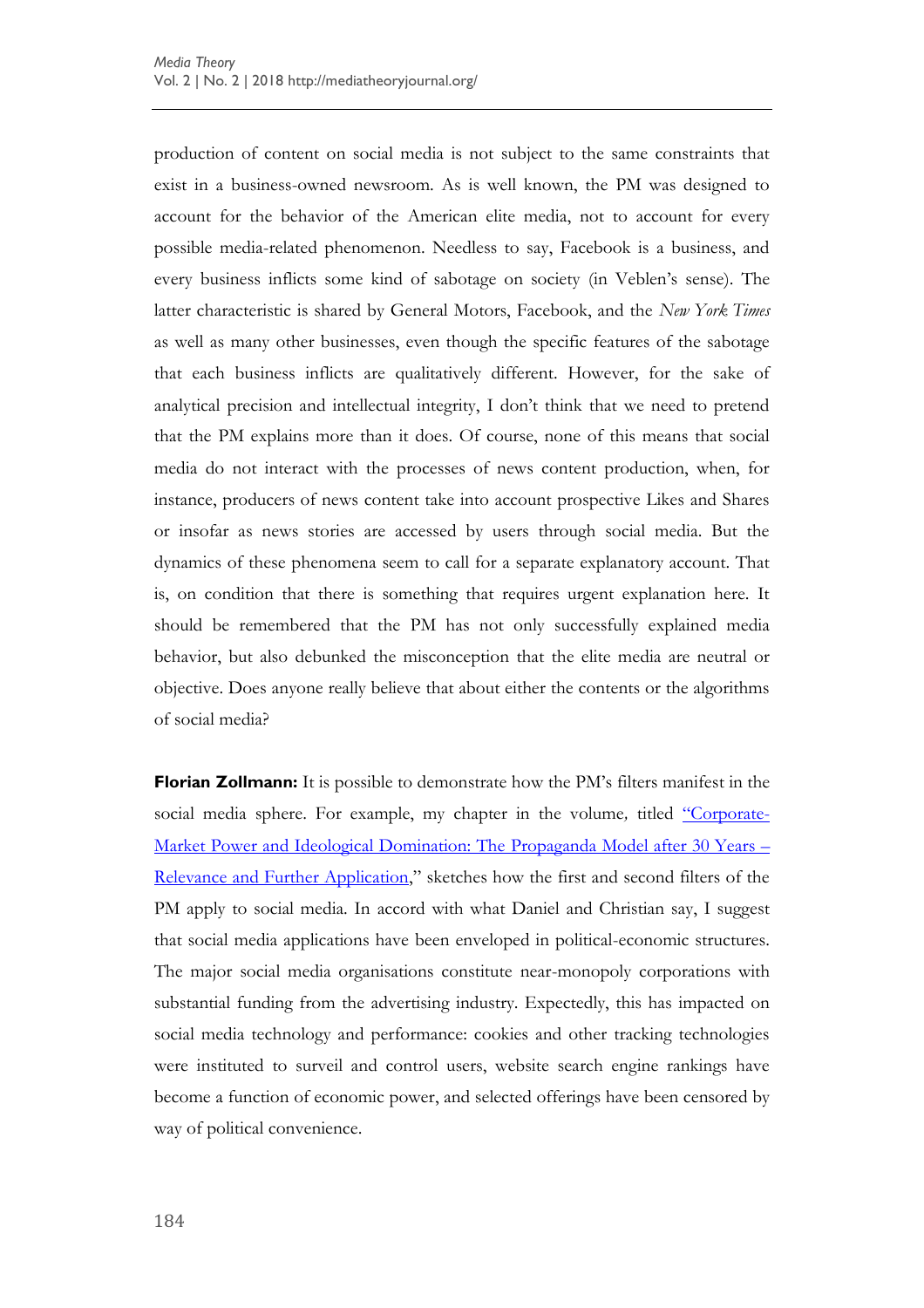Additionally, social media accounts and online comment functions allow for unprecedented flak campaigns by powerful actors and agencies. It should also be noted that social media and the Internet more broadly have not been able to contribute significantly to news provision. Real journalism needs extensive resources, substantial amounts of money and institutional backing. Yet, the digital media environment has not been able to provide viable new funding models or revenue streams. In fact, at this point in time, the journalism sector has lost revenue as the advertising industry has shifted investment from legacy news to Internet companies. This means, unfortunately, that in terms of news access the public has been further weakened vis-à-vis its positioning in social relations of power. Additionally, novel Internet channels have increased the ability of traditional power elites, intelligence services and the new right to manipulate publics via direct forms of communication that bypass the traditional news media.

# **Jeffery Klaehn: Your thoughts on the impact and influence of the PM to date? On the value of the PM for communication studies and media theory, moving forward?**

**Christian Fuchs:** The PM continues to provide some important foundations for a critical theory of communication. But, it is not a theory in itself; there are dimensions of media power that it does not focus on, such as the exploitation of digital and cultural labour, privacy violations, or communications and digital surveillance. I see it as an important task to create a critical theory of communication that builds on the rich history and tradition of critical communication studies.

**Daniel Broudy:** The PM, like other models, is a representation of observed phenomena. The model has been incredibly influential in studies undertaken by numerous scholars across the decades and across cultural boundaries in our efforts to grasp the complexities of media performance (see Pedro, [2011a,](https://ijoc.org/index.php/ijoc/article/view/785) [2011b;](https://ijoc.org/index.php/ijoc/article/view/1444) Klaehn, [2009\)](https://www.westminsterpapers.org/articles/abstract/10.16997/wpcc.123/). I can recall a 2010 [article](https://www.synaesthesiajournal.com/uploads/7/3/4/7/73473431/klaehn_mullen_v1_n1.pdf) in which you and Andrew Mullen presented the PM as a critical sociological approach to understanding media and society. Power in all of its forms is central to that discussion. Power to influence public discourse and perception of key issues, to ignore other objects, to shape knowledge and mollify dissent. I think this kind of inquiry is becoming increasingly more important as the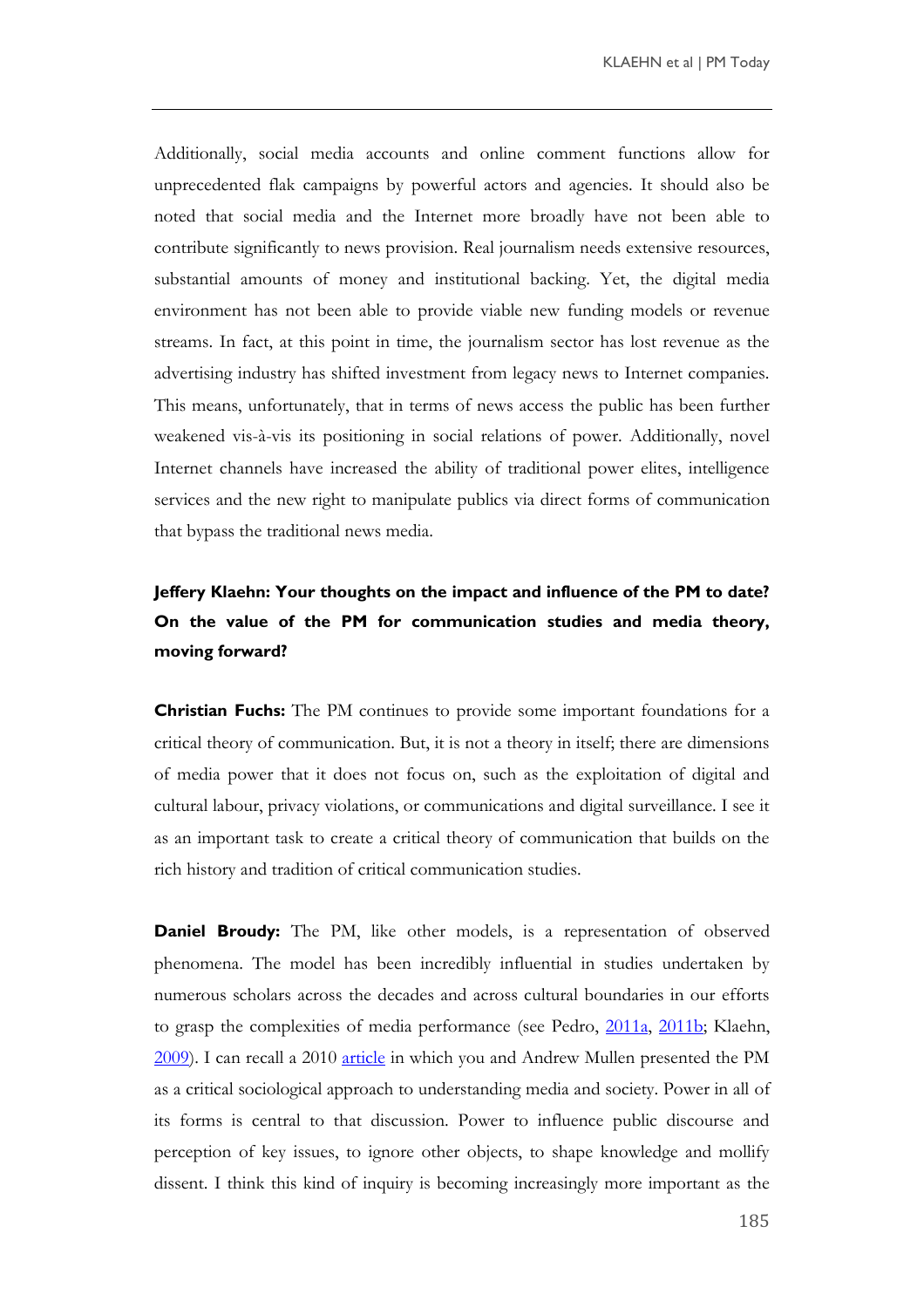public becomes increasingly more aware of ideology and its role in bounding debate within only approved or official frames of reference. Think of how power is used to redefine what hate speech is, for example, and how common citizens questioning the newfangled definitions of what is and isn"t male or female are castigated and promptly tarred as haters or fascists. Think of how power is used to redefine anyone who poses critical questions about patently obvious flaws in logic concerning the destruction seen on September 11, 2001, the manufacturing of consent for a War on Terror, and the other perverse forms of rationalizing we see in corporate media among talking heads. Power seeks a silenced, or self-censoring, populace whose thoughts are colonized by the homogenizing message that mindless mass consumption is really the only way to exist.

**Yigal Godler:** In my view, the PM is to Media Studies an unrealized paradigm shift. It has demonstrated a much more compelling, intellectually honest and analytically lucid way of doing media research, which has been dismissed by the discipline for this precise reason. If Media Studies had been an aspiring science rather than an orthodoxy, it would have been revolutionized by the PM. Instead, it reacted to the PM like the Academic Church normally reacts to autonomous thought.

**Florian Zollmann:** To this day, Herman and Chomsky as well as other PM scholars have produced a large set of important studies. We have particularly good insights now in the ways that Western elite news media organisations have misreported wars and foreign policy crises. This work spans dozens of conflicts with Western participation in Vietnam, Cambodia, Iraq, the Balkans, Libya, Syria, Venezuela and many other countries. Scholars have also applied the PM to looking at societal issues such as austerity, class and inequality. There has also been a great deal of theoretical developments and updates of the PM. Critiques of the PM, whilst some of them genuine, have been thoroughly addressed also thanks to the recent work by Jeffery Klaehn, Joan Pedro and Daniel Broudy. So it would be fair to say that the PM stands on solid grounds today and awaits fruitful scholarly application and refinement.

#### **References**

Bernays, E. (2005 [1928]) *Propaganda*. New York: Ig Publishing.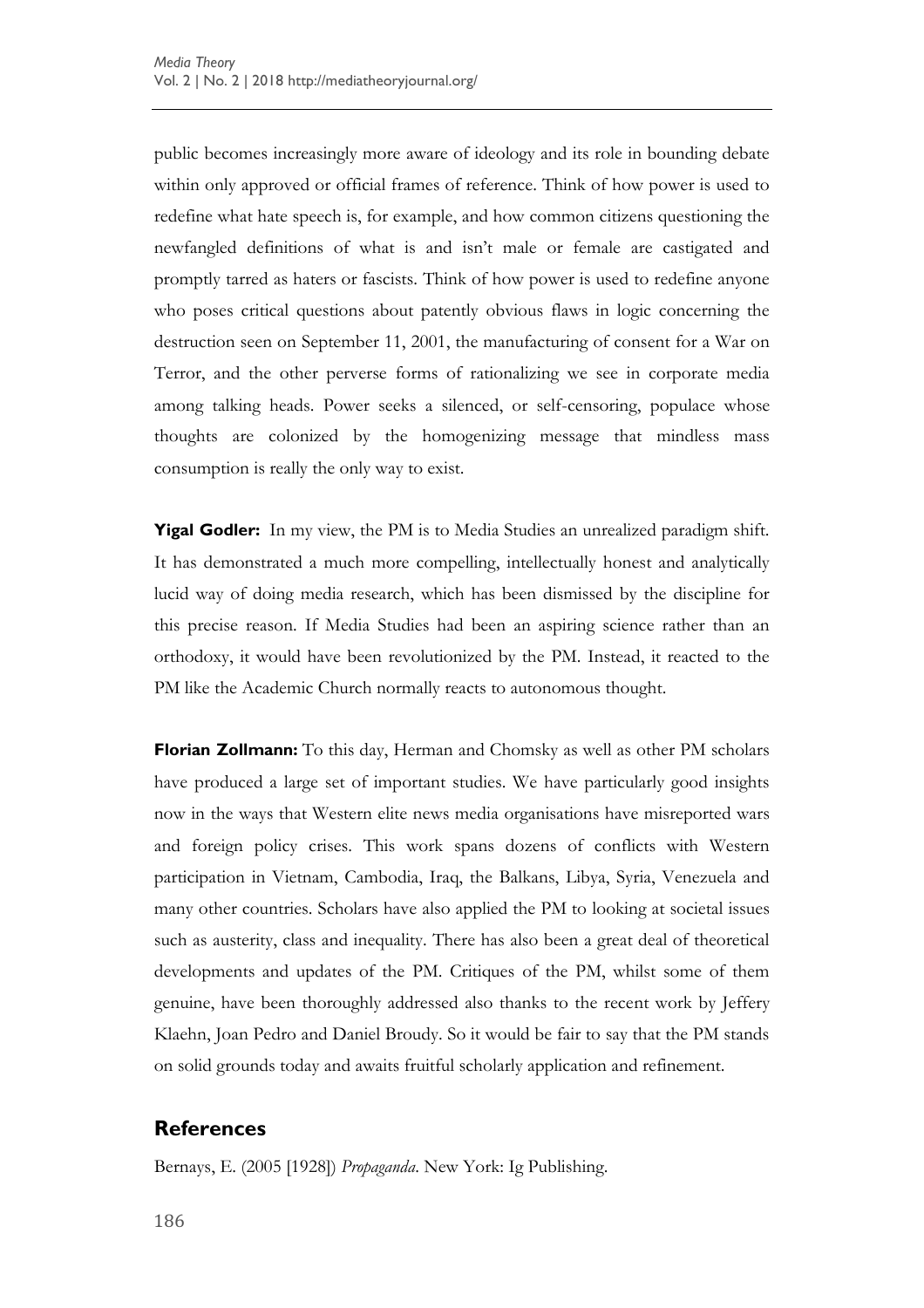- Block, F. (2001 [1944]) "Introduction" in Polanyi, K., *The Great Transformation: the Political and Economic Origins of our Time*. Boston: Beacon Press.
- Breed, W. (1955) 'Social Control in the Newsroom: a functional analysis', *Social Forces*, 33(4), pp. 326-335.
- Broudy, D. and M. Tanji (2018) "System Security: a missing filter for the Propaganda Model?" in Pedro-Carañana, J. and D. Broudy and J. Klaehn (eds) *The Propaganda Model Today: Filtering Perception and Awareness.* London: University of Westminster Press. Available at:

<https://www.uwestminsterpress.co.uk/site/chapters/10.16997/book27.g/>

- Burawoy, M. (2005) "2004 American Sociological Association Presidential Address: for public sociology", *The British Journal of Sociology*, 56(2), 259-294.
- Chomsky, N. and Edward S. Herman (1973) *Counter-Revolutionary Violence: Bloodbaths in Fact and Propaganda*, Andover, Mass.: Warner Modular Publications, Inc., Module 57, pp.1-46.
- Chomsky, N. and Edward S. Herman (1979) *The Political Economy of Human Rights, Volumes 1-2*. Boston: South End Press.
- Chomsky, N., et al. (2002) *Understanding Power: the Indispensable Chomsky*. London, Vintage, 2003.
- Fuchs, C. (2018) "Propaganda 2.0: Herman and Chomsky"s Propaganda Model in the Age of the Internet, Big Data and Social Media" in Pedro-Carañana, J. and D. Broudy and J. Klaehn (eds) *The Propaganda Model Today: Filtering Perception and Awareness.* London: University of Westminster Press. Available at: <https://www.uwestminsterpress.co.uk/site/chapters/10.16997/book27.f/>
- Godler, Y. (2018) "Journalism Studies Systematic Pursuit of Irrelevance: how research emphases sabotage critiques of corporate-run news media" in Pedro-Carañana, J. and D. Broudy and J. Klaehn (eds) *The Propaganda Model Today: Filtering Perception and Awareness.* London: University of Westminster Press. Available at:

<https://www.uwestminsterpress.co.uk/site/chapters/10.16997/book27.d/>

Herman, E.S. (1981) *Corporate Control, Corporate Power. A Twentieth Century Fund Study*. New York: Cambridge University Press.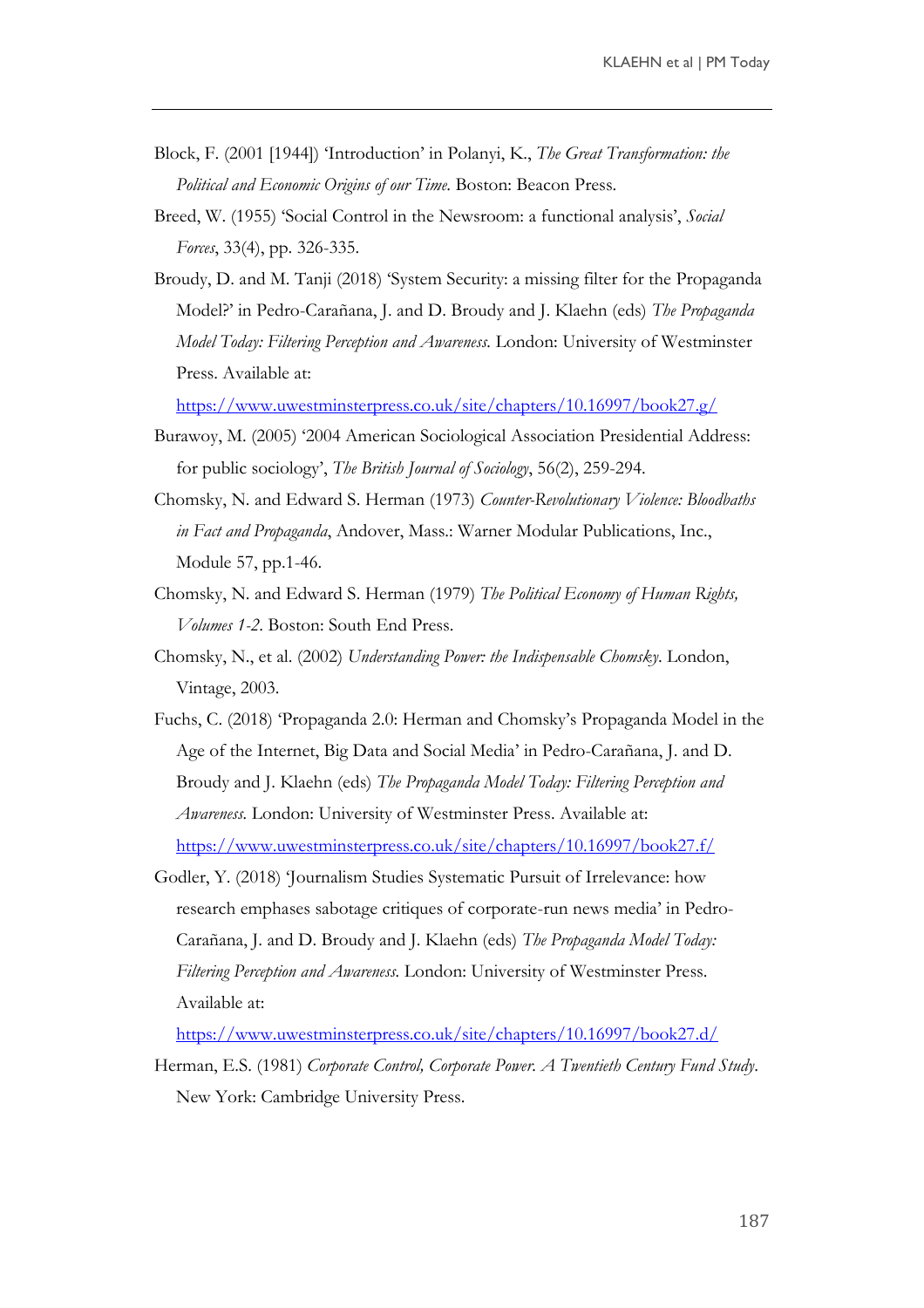- Herman, E.S. (2018 [1996]) "The Propaganda Model Revisited," *Monthly Review.* Available at: [https://monthlyreview.org/2018/01/01/the-propaganda-model](https://monthlyreview.org/2018/01/01/the-propaganda-model-revisited/)[revisited/](https://monthlyreview.org/2018/01/01/the-propaganda-model-revisited/)
- Herman, E. S. (1999) *The Myth of the Liberal Media: an Edward Herman Reader*. New York: Peter Lang.
- Herman, E. S. and N. Chomsky (2002 [1988]) *Manufacturing Consent: the Political Economy of the Mass Media*, New York: Pantheon Books.
- Klaehn, J. (2002a) "A Critical Review and Assessment of Herman and Chomsky"s "Propaganda Model" of Media Operations," *European Journal of Communication,* 17(2), pp. 147-182.
- Klaehn, J. (2002b) "Corporate Hegemony and the Marginalization of Dissent: a critical assessment and review of the *Globe and Mail's* news coverage of neargenocide in occupied East Timor, 1975-1980", *International Communication Gazette,* 64(4), pp. 301-321.
- Klaehn, J. (2003a) "Behind the Invisible Curtain of Scholarly Criticism: revisiting the PM," *Journalism Studies,* 4(3), pp. 359-369.
- Klaehn, J. (2003b) "Model Construction, Various Other Epistemological Concerns: a reply to John Corner"s commentary on the Propaganda Model," *European Journal of Communication,* 18(3), pp. 377-383.
- Klaehn, J. (2004) "Canadian Complicity in the East Timor Near-Genocide: a case study in the Sociology of Human Rights," *Portuguese Studies Review*, 11(1), pp. 49-65.
- Klaehn, J. (ed) (2005) *Filtering the News: essays on Herman and Chomsky's Propaganda Model.* Montreal: Black Rose.
- Klaehn, J. (ed) (2006a) *Bound by Power: Intended Consequences.* Montreal: Black Rose.
- Klaehn, J. (2006b) "Power over Principle, the Costs of Dissent: an interview with Brian Martin" in *Bound by Power: Intended Consequences.* Montreal: Black Rose. Available at:<http://www.bmartin.cc/pubs/06Klaehn.html>
- Klaehn, J. (ed) (2008) *Roadblocks to Equality: Women Challenging Boundaries.* Montreal: Black Rose.
- Klaehn, J. (2009) "The Propaganda Model: theoretical and methodological considerations," *Westminster Papers in Communication and Culture,* 6 (2), 43-58. Available at:

<https://www.westminsterpapers.org/articles/abstract/10.16997/wpcc.123/>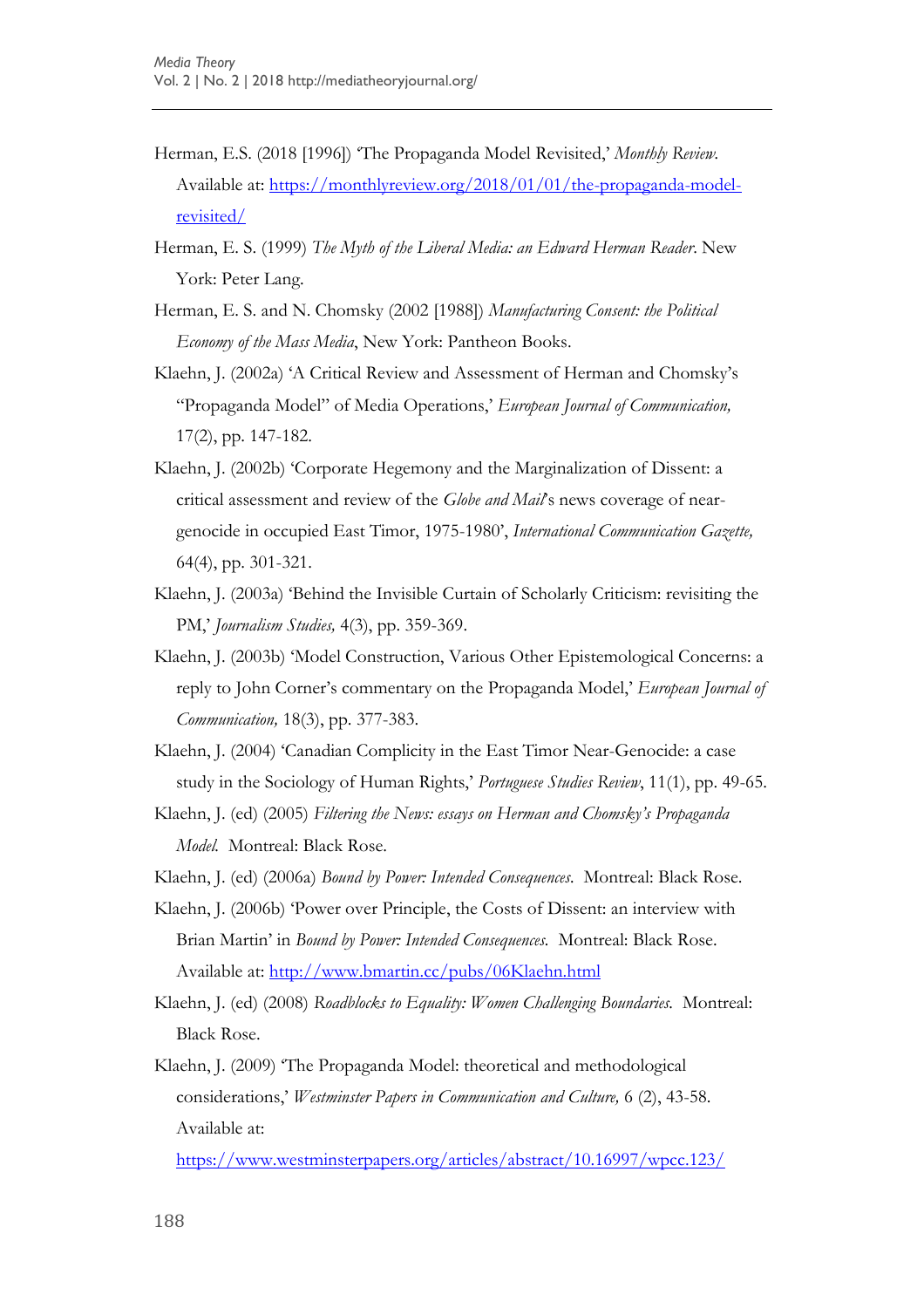Klaehn, J. (ed) (2010) *The Political Economy of Media and Power.* New York: Peter Lang. Klaehn, J. and A. Mullen (2010) "The Propaganda Model and Sociology:

understanding the media and society", *Synaesthesia: Communication across Cultures,* 1 (1), 10-23. Available at:

[http://www.academia.edu/819413/The\\_Propaganda\\_Model\\_and\\_Sociology\\_unde](http://www.academia.edu/819413/The_Propaganda_Model_and_Sociology_understanding_the_media_and_society) rstanding the media and society

Klaehn, J. and J. Pedro-Carañana, M. Alford and Y. Godler (2018) "Interview with Edward S. Herman: ideological hegemony in contemporary societies' in Pedro-Carañana, J. and D. Broudy and J. Klaehn (eds) *The Propaganda Model Today: Filtering Perception and Awareness.* London: University of Westminster Press. Available at:

<https://www.uwestminsterpress.co.uk/site/chapters/10.16997/book27.b/>

- Merton, R. K. (1968) *Social Theory and Social Structure*. Enlarged edn. New York: The Free Press.
- Mullen, A. and J. Klaehn (2010) "The Herman-Chomsky Propaganda Model: a critical approach to analyzing mass media behavior," *Sociology Compass,* 4 (4), 215-229. Available at:

[http://www.academia.edu/819414/The\\_Herman-](http://www.academia.edu/819414/The_Herman-Chomsky_Propaganda_Model_a_critical_approach_to_analyzing_mass_media_behavior)

Chomsky Propaganda Model a critical approach to analyzing mass media b [ehavior](http://www.academia.edu/819414/The_Herman-Chomsky_Propaganda_Model_a_critical_approach_to_analyzing_mass_media_behavior)

- Pedro, J. (2011a) 'The Propaganda Model in the Early 21st Century (Part I),' *International Journal of Communication*, 5:0, Oct 26, pp. 1865–1905. ISSN: 1932-8036. Available at: <http://ijoc.org/ojs/index.php/ijoc/article/view/785/666>
- Pedro, J. (2011b) 'The Propaganda Model in the Early 21st Century (Part II),' *International Journal of Communication*, 5:0, Oct 26, pp. 1906–1926. ISSN: 1932-8036. Available at: <http://ijoc.org/ojs/index.php/ijoc/article/view/1444/667>
- Pedro-Carañana, J. and D. Broudy and J. Klaehn (eds) (2018) *The Propaganda Model Today: Filtering Perception and Awareness.* London: University of Westminster Press. Available at:

<https://www.uwestminsterpress.co.uk/site/books/10.16997/book27/>

Polanyi, K. ([1944] 2001) *The Great Transformation: the Political and Economic Origins of our Time*. Boston: Beacon Press.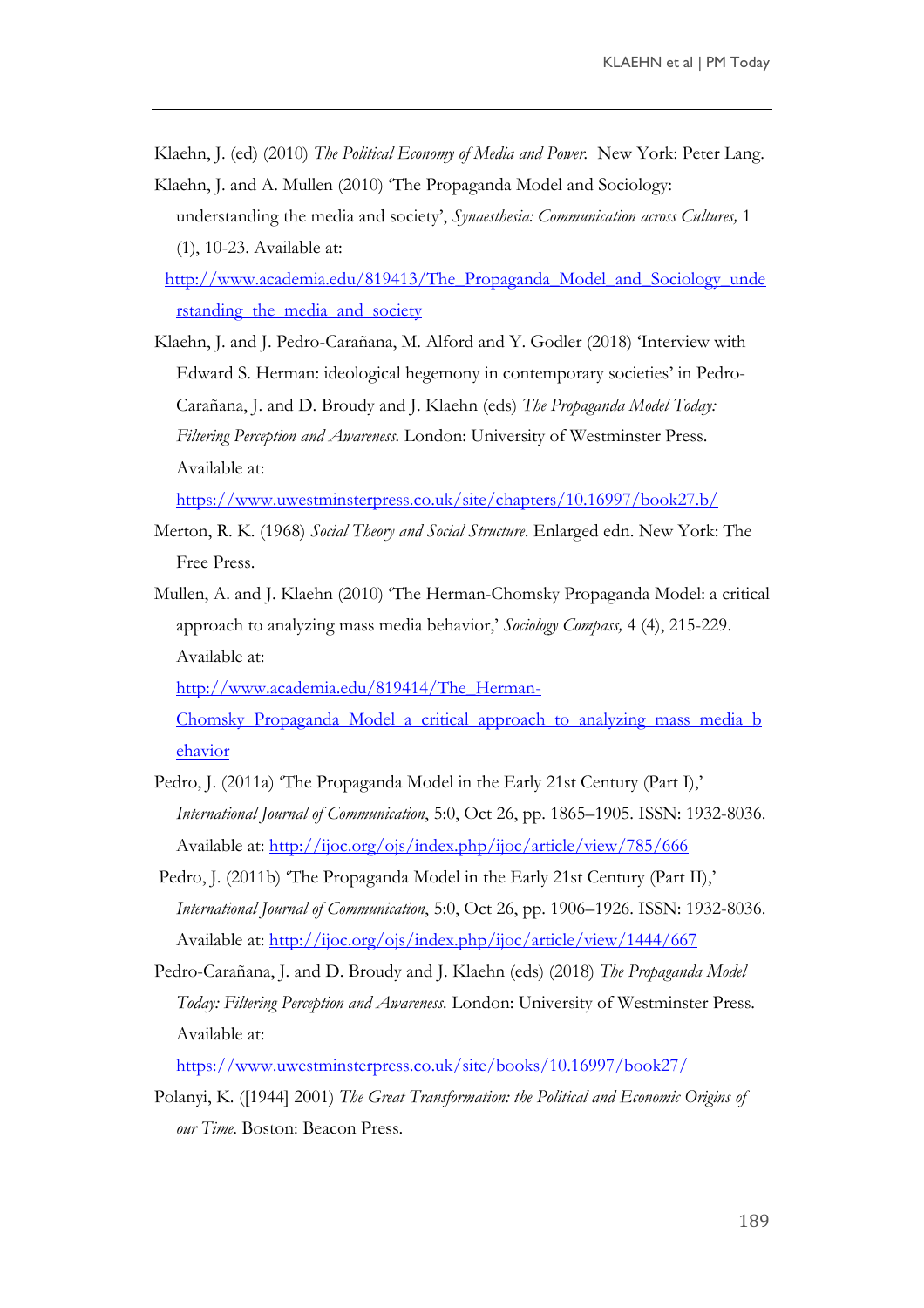Zollmann, F. (2018) "Corporate-Market Power and Ideological Domination: the Propaganda Model after 30 Years – relevance and further application', in Pedro-Pedro-Carañana, J., Broudy, D. and Klaehn, J. (eds.) *The Propaganda Model Today: Filtering Perception and Awareness*. Pp. 223–236. London: University of Westminster Press. Available at:

<https://www.uwestminsterpress.co.uk/site/chapters/10.16997/book27.n/>

Zollmann, F. (2017) *Media, Propaganda and the Politics of Intervention*. New York: Peter

Lang.

**Oliver Boyd-Barrett** is Professor Emeritus (Bowling Green State University, Ohio and California State Polytechnic University, Pomona). He currently lectures at California State University, Channel Islands. His latest publications are *Western Mainstream Media and the Ukraine Crisis* (Routledge), and *Media Imperialism* (Sage).

**Email:** [oboydb@bgsu.edu](mailto:oboydb@bgsu.edu)

**Daniel Broudy** is a professor of rhetoric and applied linguistics at Okinawa Christian University. His work critiques the uses of signs and symbols as tools of mass persuasion. He is a veteran of combat operations in Panama, an advocate for veterans contending with PTSD, and a peace protector. His latest works are the coauthored *[Okinawa Under Occupation: McDonaldization and Resistance to Neoliberal](https://www.palgrave.com/gp/book/9789811055973)  [Propaganda](https://www.palgrave.com/gp/book/9789811055973)* (Palgrave 2017) and the co-edited *[The Propaganda Model](https://www.amazon.com/Propaganda-Model-Today-Filtering-Perception/dp/1912656167/ref=sr_1_1?ie=UTF8&qid=1539874389&sr=8-1&keywords=Daniel+broudy) Today: Filtering [Perception and Awareness](https://www.amazon.com/Propaganda-Model-Today-Filtering-Perception/dp/1912656167/ref=sr_1_1?ie=UTF8&qid=1539874389&sr=8-1&keywords=Daniel+broudy)* (University of Westminster Press, 2018).

Email: [dbroudy@ocjc.ac.jp](mailto:dbroudy@ocjc.ac.jp)

**Noam Chomsky** is one of the most influential public intellectuals in the world. Together with Edward S. Herman, he developed the Propaganda Model in 1988. <https://chomsky.info/bios/>

**Email:** [chomsky@mit.edu](mailto:chomsky@mit.edu)

**Christian Fuchs** is Professor at, and the Director of, the Communication and Media Research Institute. His fields of expertise are critical theory, political economy of communication, media & society, and digital media studies. He edits the journal *tripleC: Communication, Capitalism & Critique* [\(http://www.triple-c.at\)](http://www.triple-c.at/), [http://fuchs.uti.at](http://fuchs.uti.at/) @fuchschristian

**Email:** [C.Fuchs@westminster.ac.uk](mailto:C.Fuchs@westminster.ac.uk)

**Yigal Godler** is currently an Assistant Professor at the University of Groningen, Netherlands and publishes on such subjects as journalistic fact-finding and the intellectual culture of the social sciences.

**Email:** [igalgod@post.bgu.ac.il](mailto:igalgod@post.bgu.ac.il)